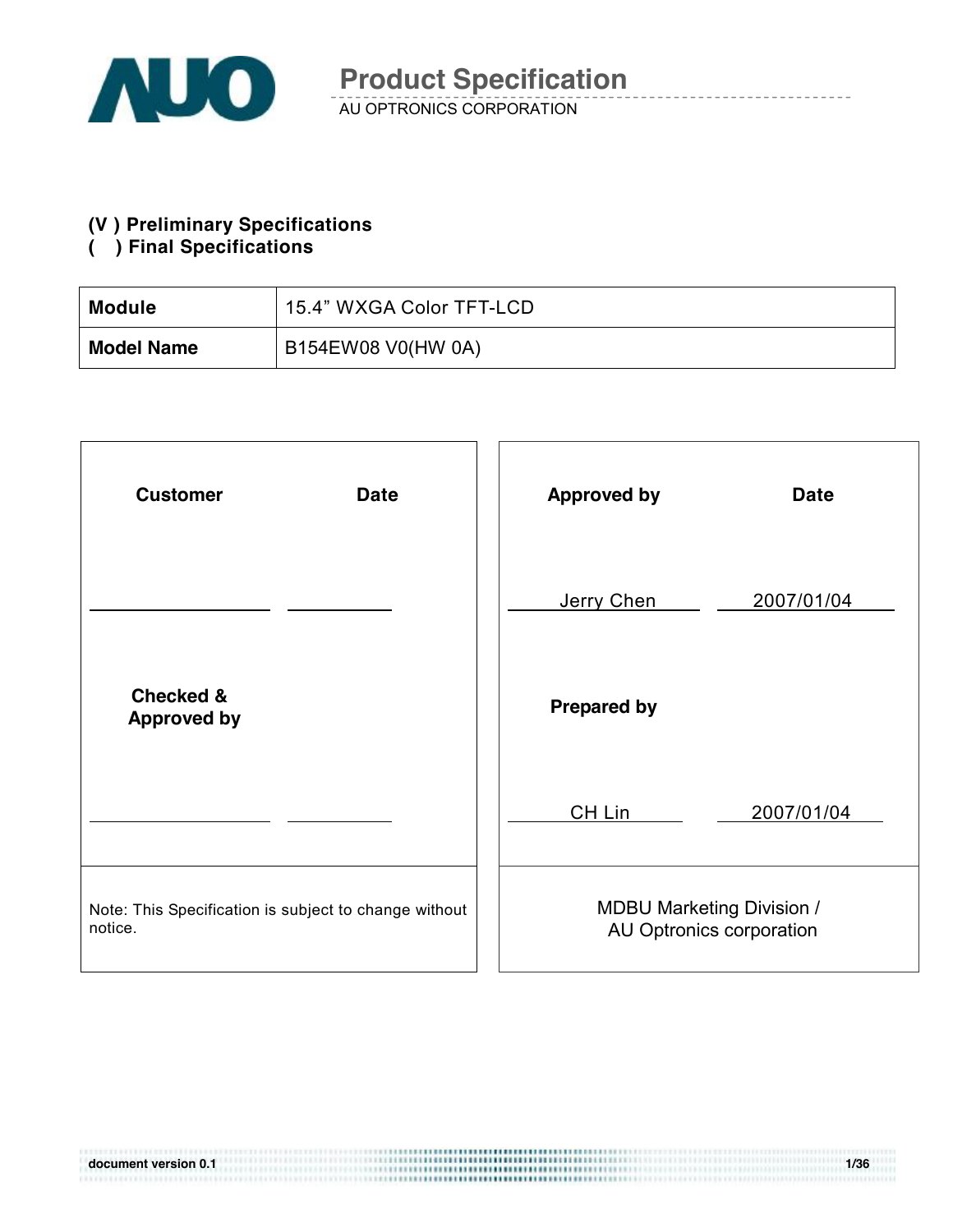

# **Product Specification**<br>AU OPTRONICS CORPORATION

### **Contents**

| 27 |
|----|
|    |
|    |
|    |
|    |
|    |
|    |
|    |
| 33 |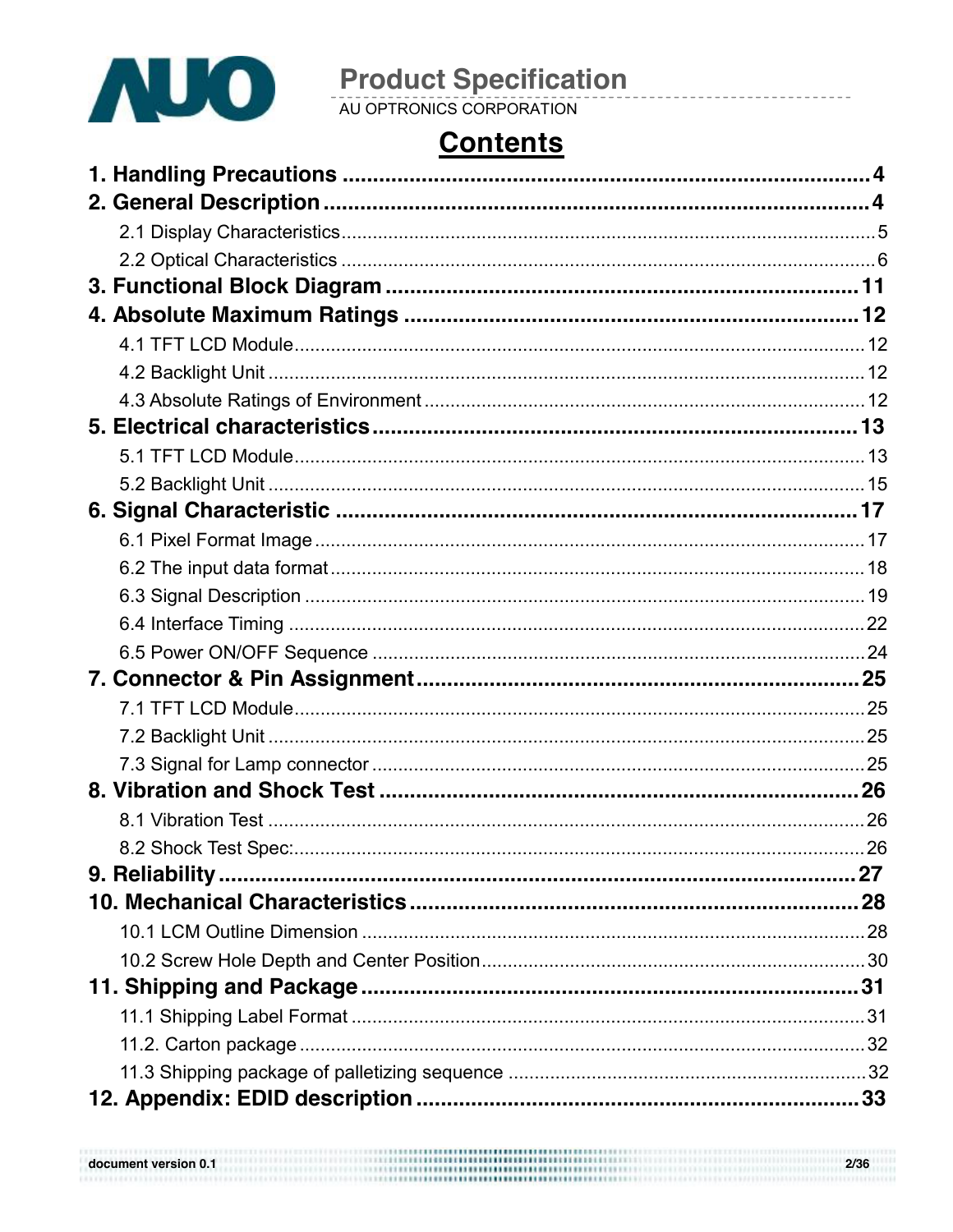

AU OPTRONICS CORPORATION

### **Record of Revision**

| Version and Date   Page |     | Old description                    | <b>New Description</b> | <b>Remark</b> I |
|-------------------------|-----|------------------------------------|------------------------|-----------------|
| 0.1 2007/01/04          | All | <b>IFirst Edition for Customer</b> |                        |                 |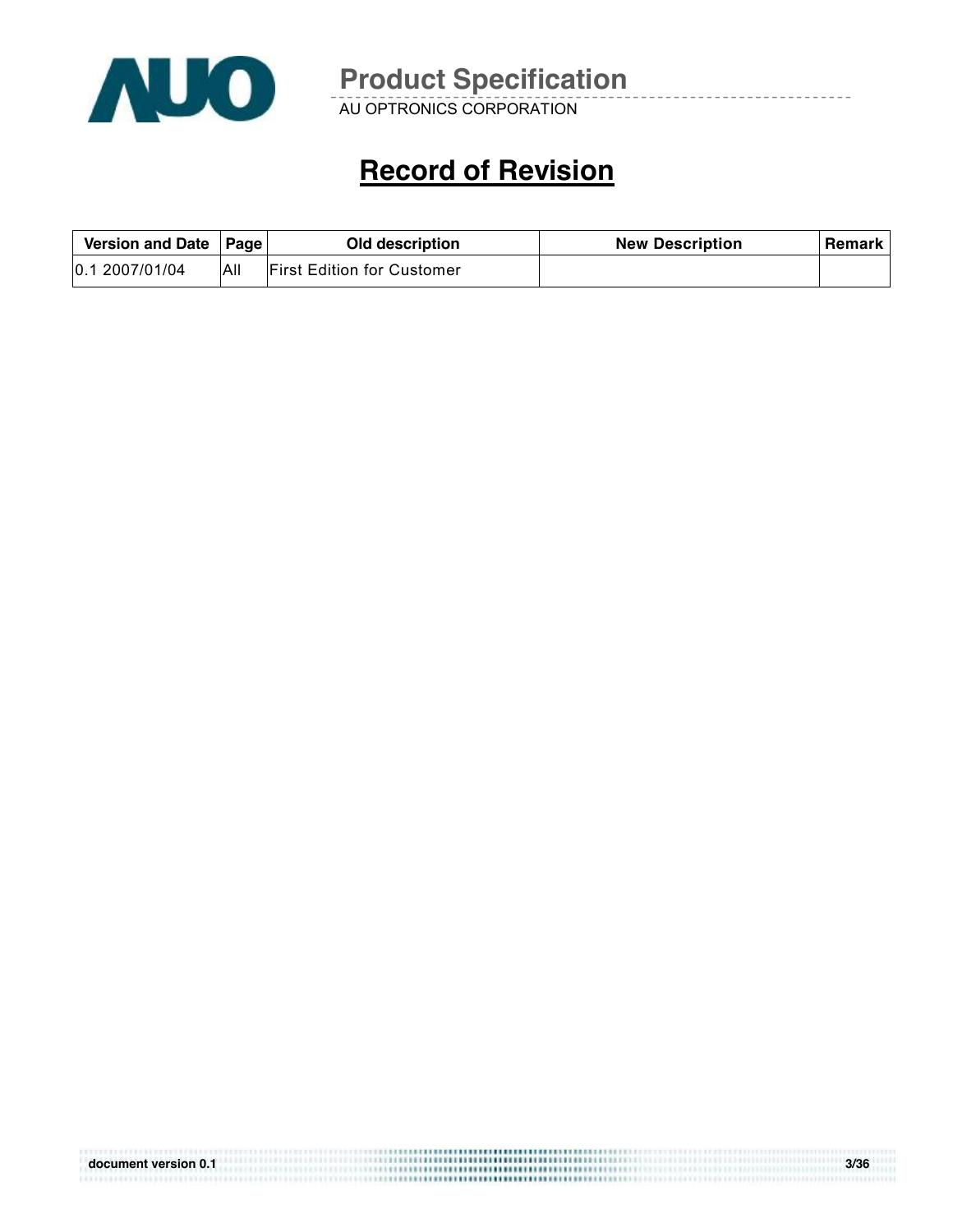

AU OPTRONICS CORPORATION

#### **1. Handling Precautions**

- 1) Since front polarizer is easily damaged, pay attention not to scratch it.
- 2) Be sure to turn off power supply when inserting or disconnecting from input connector.
- 3) Wipe off water drop immediately. Long contact with water may cause discoloration or spots.
- 4) When the panel surface is soiled, wipe it with absorbent cotton or other soft cloth.
- 5) Since the panel is made of glass, it may break or crack if dropped or bumped on hard surface.
- 6) Since CMOS LSI is used in this module, take care of static electricity and insure human earth when handling.
- 7) Do not open nor modify the Module Assembly.
- 8) Do not press the reflector sheet at the back of the module to any directions.
- 9) In case if a Module has to be put back into the packing container slot after once it was taken out from the container, do not press the center of the CCFL Reflector edge. Instead, press at the far ends of the CFL Reflector edge softly. Otherwise the TFT Module may be damaged.
- 10)At the insertion or removal of the Signal Interface Connector, be sure not to rotate nor tilt the Interface Connector of the TFT Module.
- 11) After installation of the TFT Module into an enclosure (Notebook PC Bezel, for example), do not twist nor bend the TFT Module even momentary. At designing the enclosure, it should be taken into consideration that no bending/twisting forces are applied to the TFT Module from outside. Otherwise the TFT Module may be damaged.
- 12)Cold cathode fluorescent lamp in LCD contains a small amount of mercury. Please follow local ordinances or regulations for disposal.
- 13)Small amount of materials having no flammability grade is used in the LCD module. The LCD module should be supplied by power complied with requirements of Limited Power Source(, IEC60950 or UL1950), or be applied exemption.
- 14)The LCD module is designed so that the CCFL in it is supplied by Limited Current Circuit(IEC60950 or UL1950). Do not connect the CCFL in Hazardous Voltage Circuit.

#### **2. General Description**

B154EW08 V0 is a Color Active Matrix Liquid Crystal Display composed of a TFT LCD panel, a driver circuit, and backlight system. The screen format is intended to support the WXGA (1280(H) x 800(V)) screen and 262k colors (RGB 6-bits data driver). All input signals are LVDS interface compatible. Inverter of backlight is not included.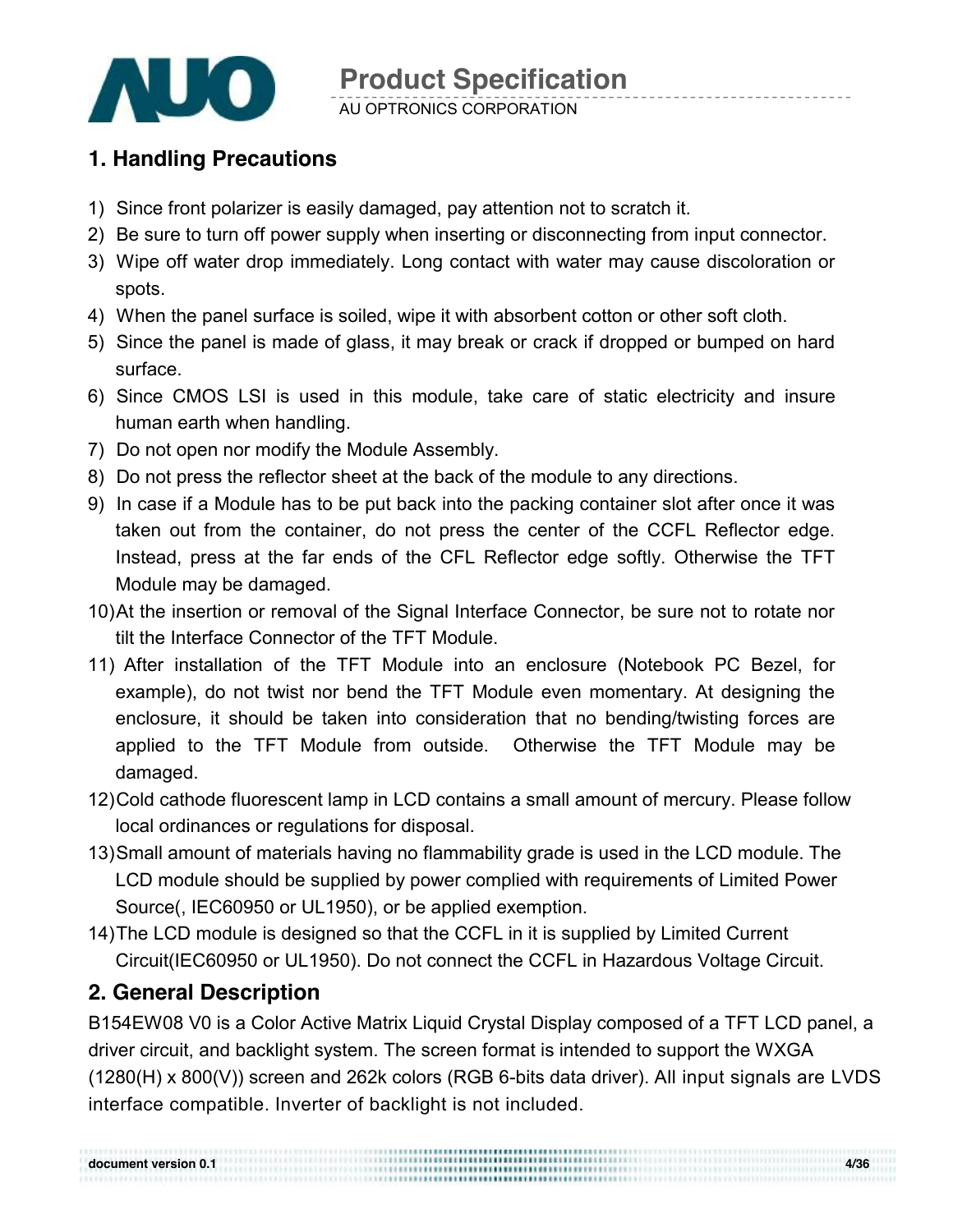

AU OPTRONICS CORPORATION

B154EW08 V0 is designed for a display unit of notebook style personal computer and industrial machine.

#### **2.1 General Specification**

The following items are characteristics summary on the table at 25 ℃ condition:

| <b>Items</b>                                                     | <b>Unit</b>                                                          | <b>Specifications</b>                                                 |
|------------------------------------------------------------------|----------------------------------------------------------------------|-----------------------------------------------------------------------|
| Screen Diagonal                                                  | [mm]                                                                 | 391 (15.4W")                                                          |
| <b>Active Area</b>                                               | [mm]                                                                 | 331.2 X 207.0                                                         |
| Pixels H x V                                                     |                                                                      | 1280x3(RGB) x 800                                                     |
| <b>Pixel Pitch</b>                                               | [mm]                                                                 | 0.2588X0.2588                                                         |
| <b>Pixel Arrangement</b>                                         |                                                                      | R.G.B. Vertical Stripe                                                |
| <b>Display Mode</b>                                              |                                                                      | <b>Normally White</b>                                                 |
| White Luminance (IccrL=6.0mA)<br>Note: Iccrl is lamp current     | $\lceil cd/m^2 \rceil$                                               | 200 typ. (5 points average)<br>160 min. (5 points average)<br>(Note1) |
| <b>Luminance Uniformity</b>                                      |                                                                      | 1.25 max. (5 points)                                                  |
| <b>Contrast Ratio</b>                                            |                                                                      | 400 typ<br>300 min.                                                   |
| <b>Optical Rise Time/Fall Time</b>                               | [msec]                                                               | $6/2$ typ.                                                            |
| Nominal Input Voltage VDD                                        | [Volt]                                                               | $+3.3$ typ.                                                           |
| <b>Power Consumption</b>                                         | [Watt]                                                               | 6.0 max. (without inverter)                                           |
| Weight                                                           | [Grams]                                                              | 525 typ.<br>550 max.                                                  |
| <b>Physical Size</b>                                             | [mm]                                                                 | 344.0 typ. x 222.0 typ. x 6.1 max.                                    |
| <b>Electrical Interface</b>                                      |                                                                      | 1 channel LVDS                                                        |
| <b>Surface Treatment</b>                                         |                                                                      | Anti-glare, Hardness 3H,<br>Haze 42%, Reflectance 4.3%                |
| <b>Support Color</b>                                             |                                                                      | 262K colors (RGB 6-bit)                                               |
| <b>Temperature Range</b><br>Operating<br>Storage (Non-Operating) | $\lceil{^{\circ}C}\rceil$<br>$\mathsf{I}^\circ\mathsf{C} \mathsf{I}$ | 0 to $+50$<br>$-20$ to $+60$                                          |
| RoHS Compliance                                                  |                                                                      | <b>RoHS Compliance</b>                                                |

......................................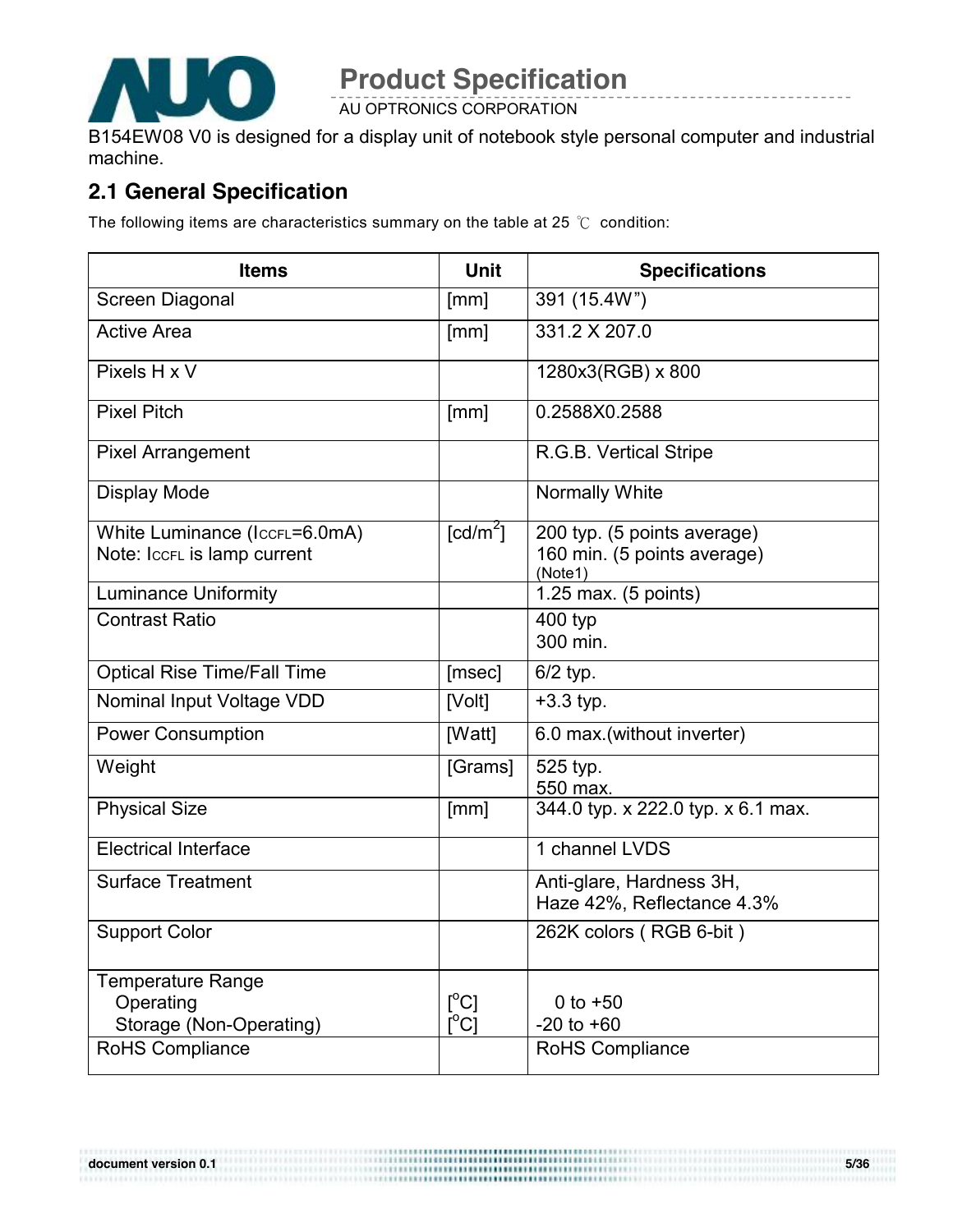

AU OPTRONICS CORPORATION

#### **2.2 Optical Characteristics**

The optical characteristics are measured under stable conditions at 25℃ (Room Temperature) :

| Item                                  | <b>Unit</b>                    | <b>Conditions</b>       |                    | Min.  | Typ.           | Max.  | <b>Note</b>    |
|---------------------------------------|--------------------------------|-------------------------|--------------------|-------|----------------|-------|----------------|
| <b>White Luminance</b><br>ICCFL=6.0mA | $\lceil \frac{cd}{m^2} \rceil$ | 5 points average        |                    | 160   | 200            |       | 1, 4, 5.       |
| <b>Viewing Angle</b>                  | [degree]                       | Horizontal<br>$CR = 10$ | (Right)            |       | 45             |       | 8              |
|                                       | [degree]                       |                         | (Left)             |       | 45             |       |                |
|                                       | [degree]<br>[degree]           | Vertical<br>$CR = 10$   | (Upper)<br>(Lower) |       | 15             |       |                |
|                                       |                                |                         |                    |       | 35             |       |                |
| <b>Luminance Uniformity</b>           |                                | 5 Points                |                    |       |                | 1.25  | 1              |
| <b>Luminance Uniformity</b>           |                                | 13 Points               |                    |       |                | 1.50  | $\overline{2}$ |
| <b>CR: Contrast Ratio</b>             |                                |                         |                    | 300   | 400            |       | 6              |
| Cross talk                            | $\%$                           |                         |                    |       |                | 4     | $\overline{7}$ |
| <b>Response Time</b>                  | [msec]                         | <b>Rising</b>           |                    |       | 6              | 10    | 8              |
|                                       | [msec]                         | Falling                 |                    |       | $\overline{2}$ | 5     |                |
|                                       | [msec]                         | Rising + Falling        |                    |       | 8              | 15    |                |
| Color / Chromaticity                  |                                | Red x                   |                    | 0.560 | 0.590          | 0.620 | 2,8            |
| Coordinates<br>(CIE 1931)             |                                | Red y                   |                    | 0.315 | 0.345          | 0.375 |                |
|                                       |                                | Green x                 |                    | 0.285 | 0.315          | 0.345 |                |
|                                       |                                | Green y                 |                    | 0.520 | 0.555          | 0.585 |                |
|                                       |                                | Blue x                  |                    | 0.125 | 0.155          | 0.185 |                |
|                                       |                                | Blue y                  |                    | 0.125 | 0.155          | 0.185 |                |
|                                       |                                | White x                 |                    | 0.283 | 0.313          | 0.343 |                |
|                                       |                                | White y                 |                    | 0.299 | 0.329          | 0.359 |                |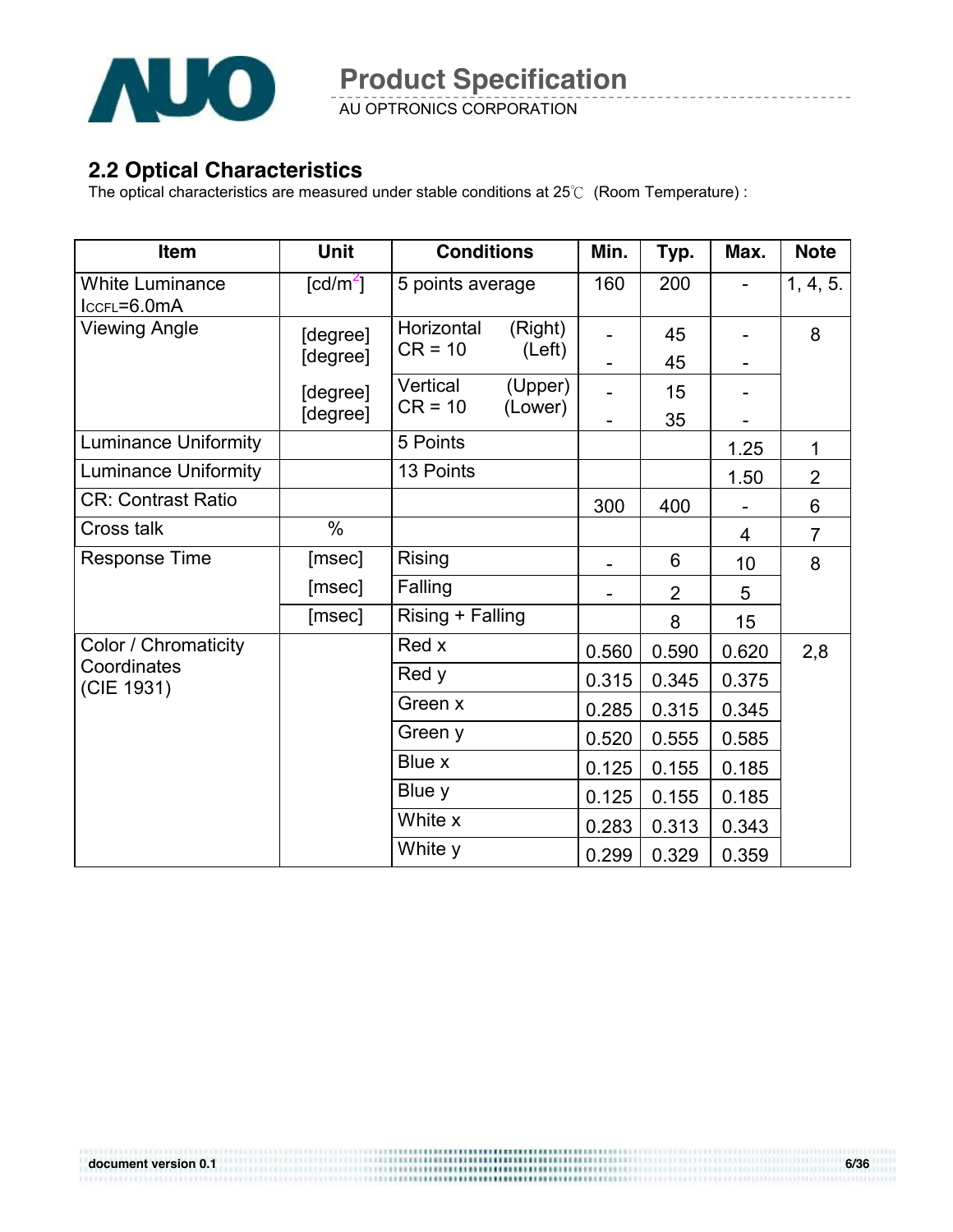

AU OPTRONICS CORPORATION

Note 1: 5 points position (Display area : 331.2mm x 207.0mm)



Note 2: 13 points position



Note 3: The luminance uniformity of 5 and 13 points is defined by dividing the maximum luminance values by the minimum test point luminance



Note 4: Measurement method

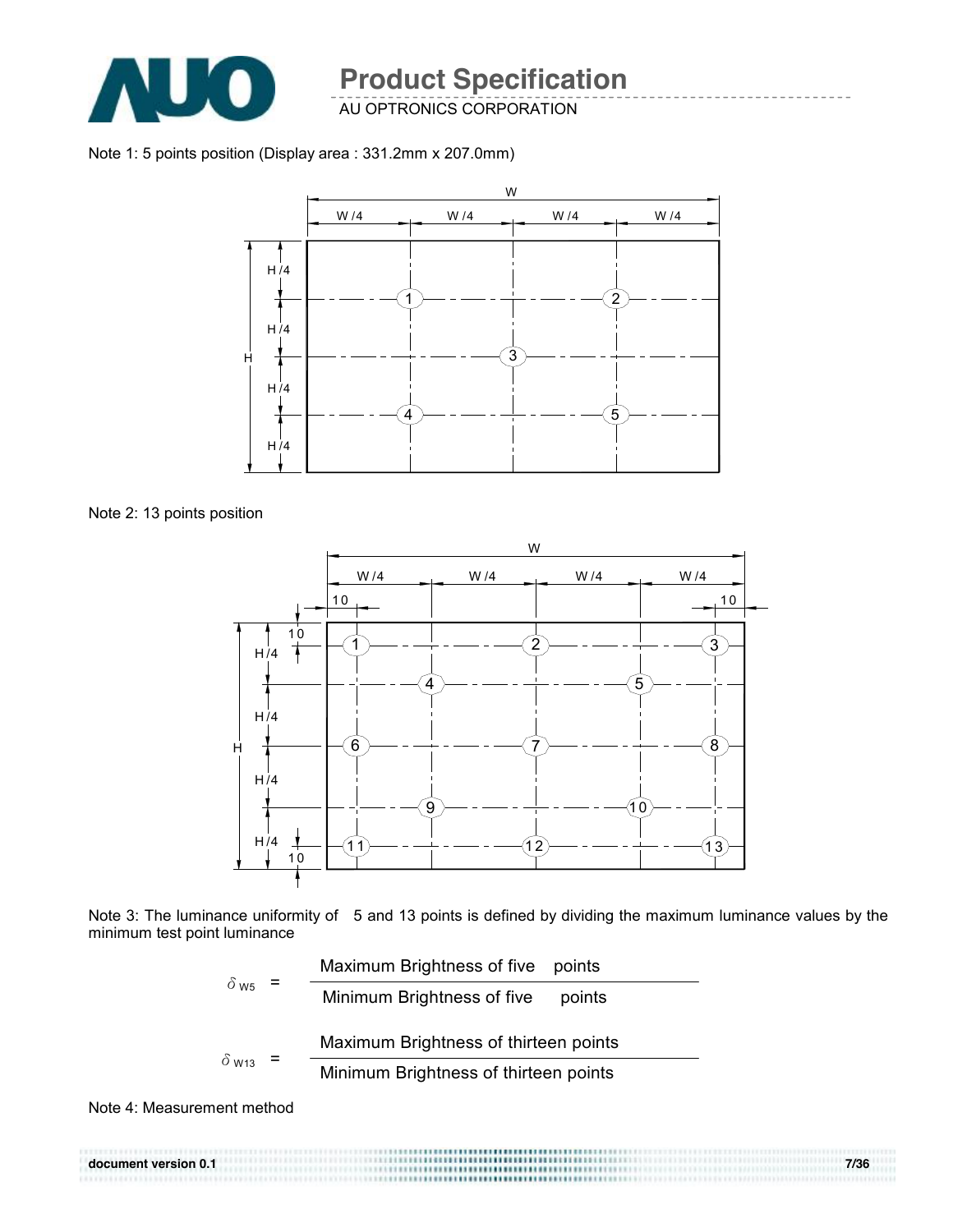

AU OPTRONICS CORPORATION

The LCD module should be stabilized at given temperature for 30 minutes to avoid abrupt temperature change during measuring. In order to stabilize the luminance, the measurement should be executed after lighting Backlight for 30 minutes in a stable, windless and dark room.



Note  $5:$  Definition of Average Luminance of White  $(Y_L)$ :

Measure the luminance of gray level 63 at 5 points,  $Y_L = [L (1) + L (2) + L (3) + L (4) + L (5)] / 5$ 

L (x) is corresponding to the luminance of the point X at Figure in Note (1).

Note 6: Definition of contrast ratio:

Contrast ratio is calculated with the following formula.

Contrast ratio (CR)= Brightness on the "White" state Brightness on the "Black" state

Note 7: Definition of Cross Talk (CT)

 $CT = |Y_B - Y_A| / Y_A \times 100$  (%)

**Where** 

YA = Luminance of measured location without gray level 0 pattern (cd/m2)

| document version 0.1 | \::::::::::::::::::::::::::::::::::: | 8/36 |
|----------------------|--------------------------------------|------|
|                      |                                      |      |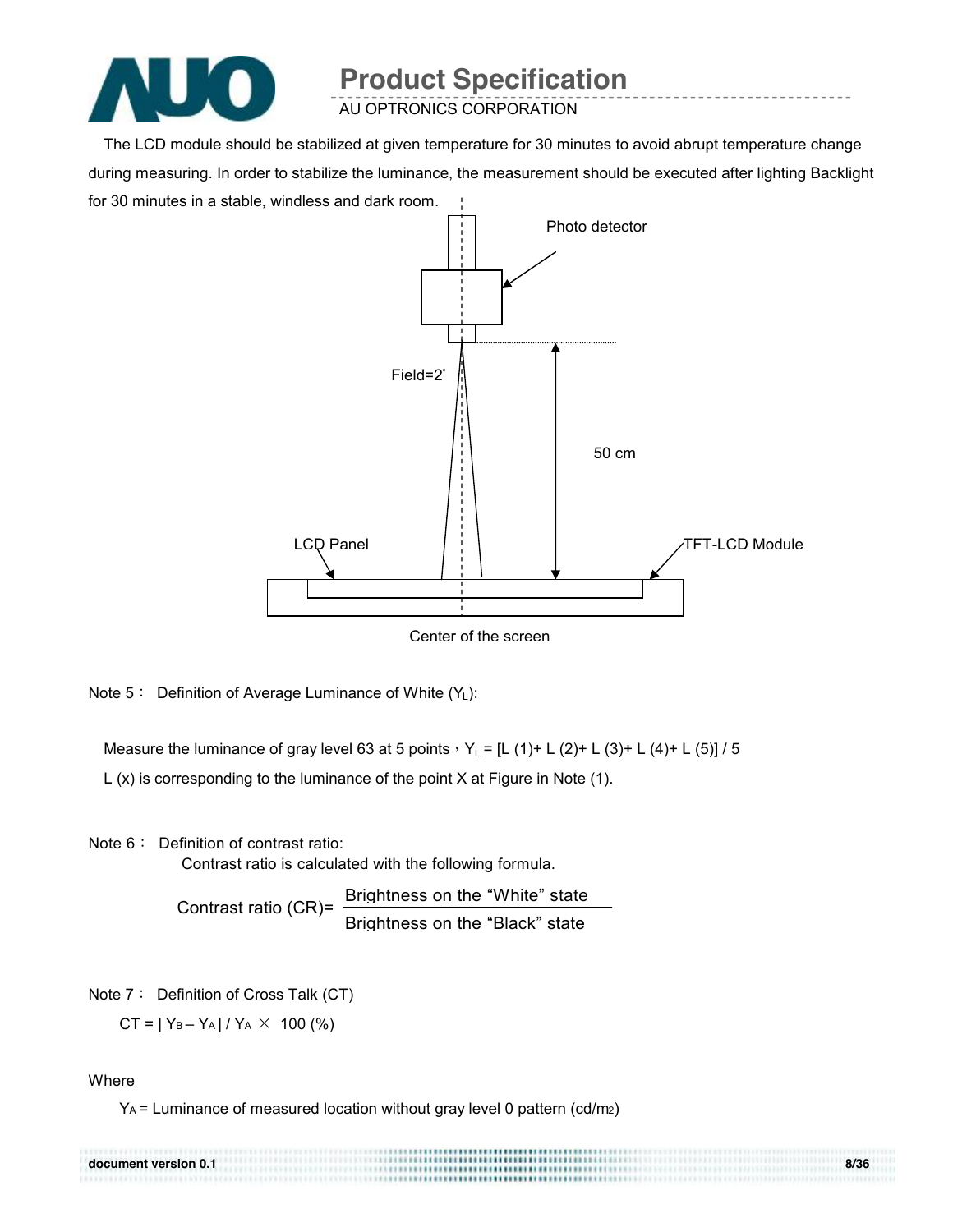

AU OPTRONICS CORPORATION

 $Y_B$  = Luminance of measured location with gray level 0 pattern (cd/m2)



Note 8: Definition of response time:

The output signals of BM-7 or equivalent are measured when the input signals are changed from "Black" to "White" (falling time) and from "White" to "Black" (rising time), respectively. The response time interval between the 10% and 90% of amplitudes. Refer to figure as below.

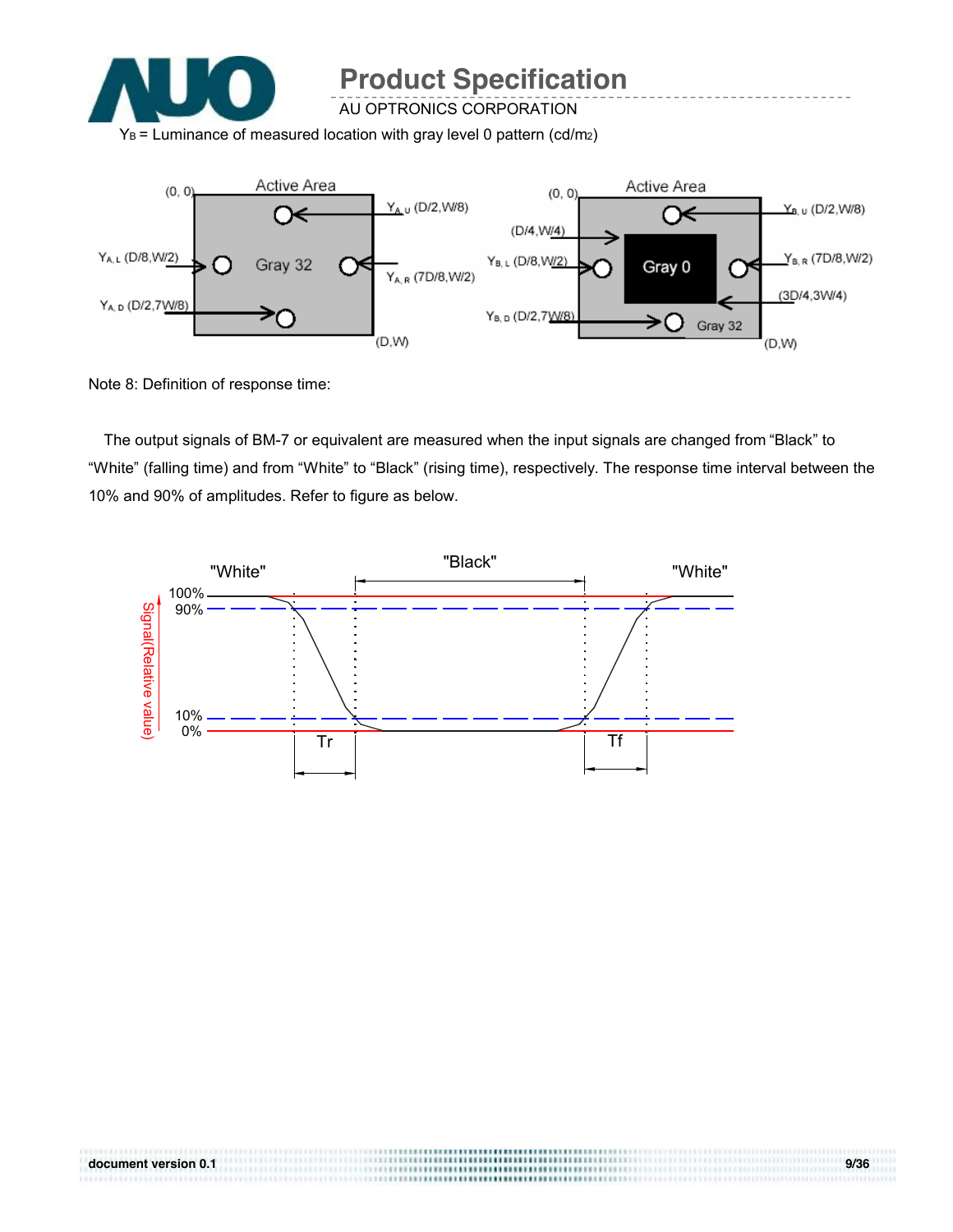

AU OPTRONICS CORPORATION

Note 8. Definition of viewing angle

Viewing angle is the measurement of contrast ratio  $\geq$  10, at the screen center, over a 180 $^{\circ}$  horizontal and 180° vertical range (off-normal viewing angles). The 180° viewing angle range is broken down as follows; 90° ( $\theta$ ) horizontal left and right and 90° (Φ) vertical, high (up) and low (down). The measurement direction is typically perpendicular to the display surface with the screen rotated about its center to develop the desired measurement viewing angle.



.................................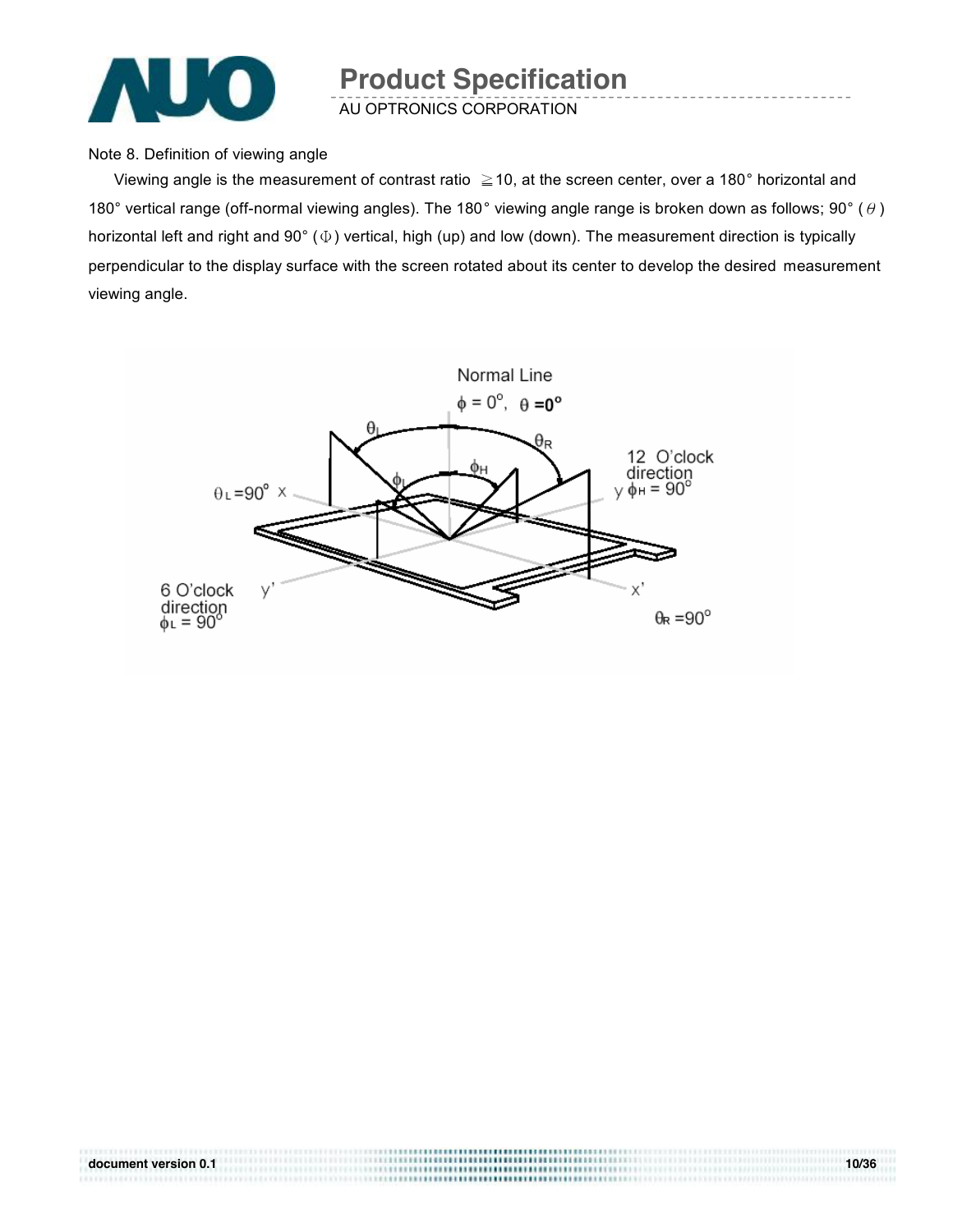

AU OPTRONICS CORPORATION

#### **3. Functional Block Diagram**

The following diagram shows the functional block of the 15.4 inches wide Color TFT/LCD Module:

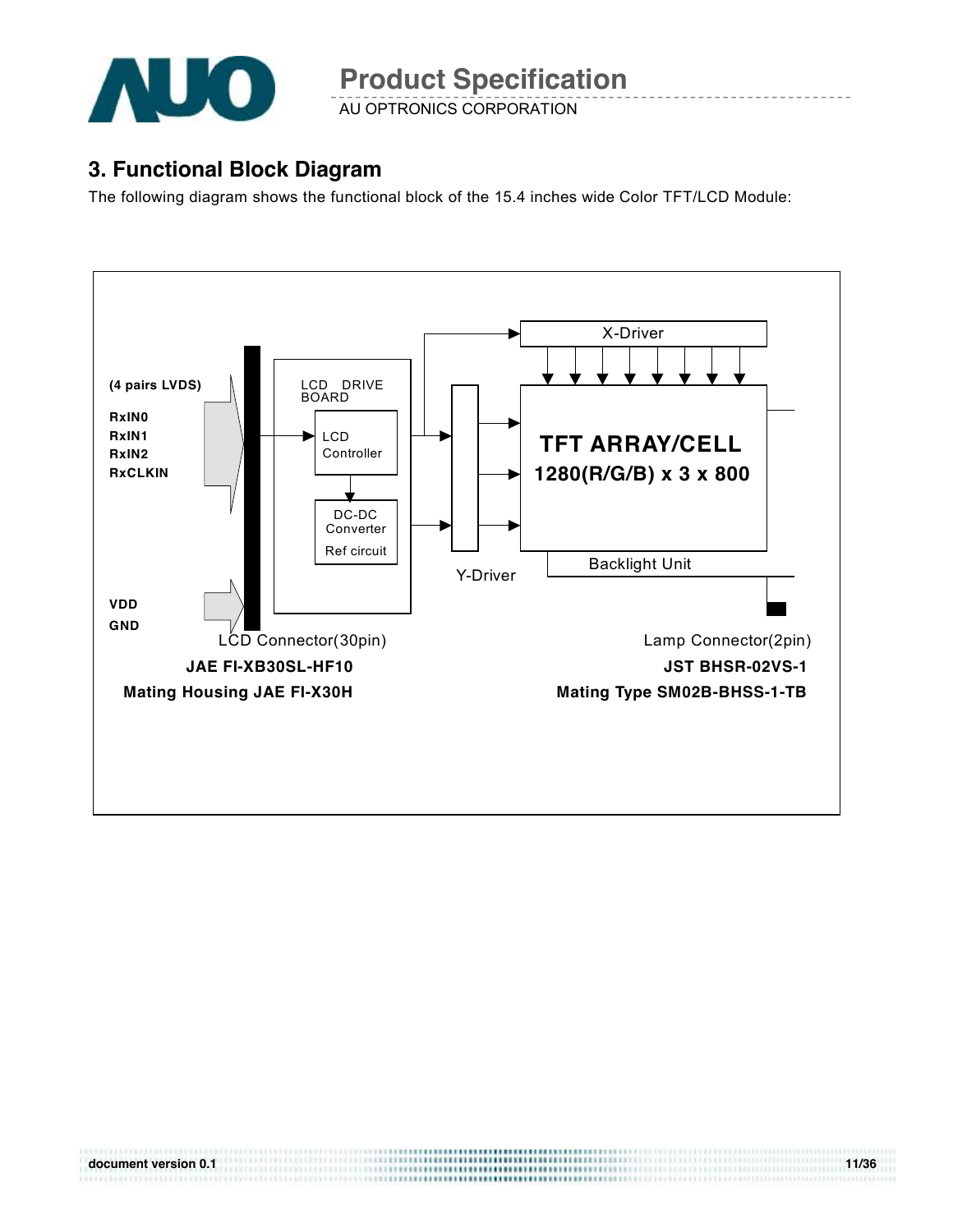

**AU OPTRONICS CORPORATION** 

#### **4. Absolute Maximum Ratings**

Absolute maximum ratings of the module is as following:

#### **4.1 Absolute Ratings of TFT LCD Module**

| Item                    | Svmbol | Min    | Max  | Unit   | <b>Conditions</b>   |
|-------------------------|--------|--------|------|--------|---------------------|
| Logic/LCD Drive Voltage | Vin    | $-0.3$ | +4.0 | [Volt] | Note 1 <sup>r</sup> |

#### **4.2 Absolute Ratings of Backlight Unit**

| Item                   | Symbol                    | Min                      | Max                    | Unit     | <b>Conditions</b> |
|------------------------|---------------------------|--------------------------|------------------------|----------|-------------------|
| <b>CCEI</b><br>วurrent | $\cap$ $\cap$<br>◡◡г<br>╺ | $\overline{\phantom{a}}$ | 70<br>$\cdot$ . $\cup$ | [mA] rms | Note 1 2          |

#### **4.3 Absolute Ratings of Environment**

| Item                         | Symbol     | Min | Max   | Unit                                    | <b>Conditions</b> |
|------------------------------|------------|-----|-------|-----------------------------------------|-------------------|
| <b>Operating Temperature</b> | TOP        |     | $+50$ | $\mathsf{I}^\circ\mathsf{C} \mathsf{I}$ | Note 3            |
| <b>Operation Humidity</b>    | <b>HOP</b> | 5   | 95    | $N$ <sub>6</sub> RH                     | Note 3            |
| Storage Temperature          | TST        | -20 | $+60$ | $\mathsf{I}^\circ\mathsf{C}$            | Note 3            |
| <b>Storage Humidity</b>      | <b>HST</b> | h   | 95    | [%RH]                                   | Note 3            |

Note 1: At Ta (25℃ )

Note 2: Permanent damage to the device may occur if exceed maximum values

Note 3: For quality performance, please refer to AUO IIS(Incoming Inspection Standard).

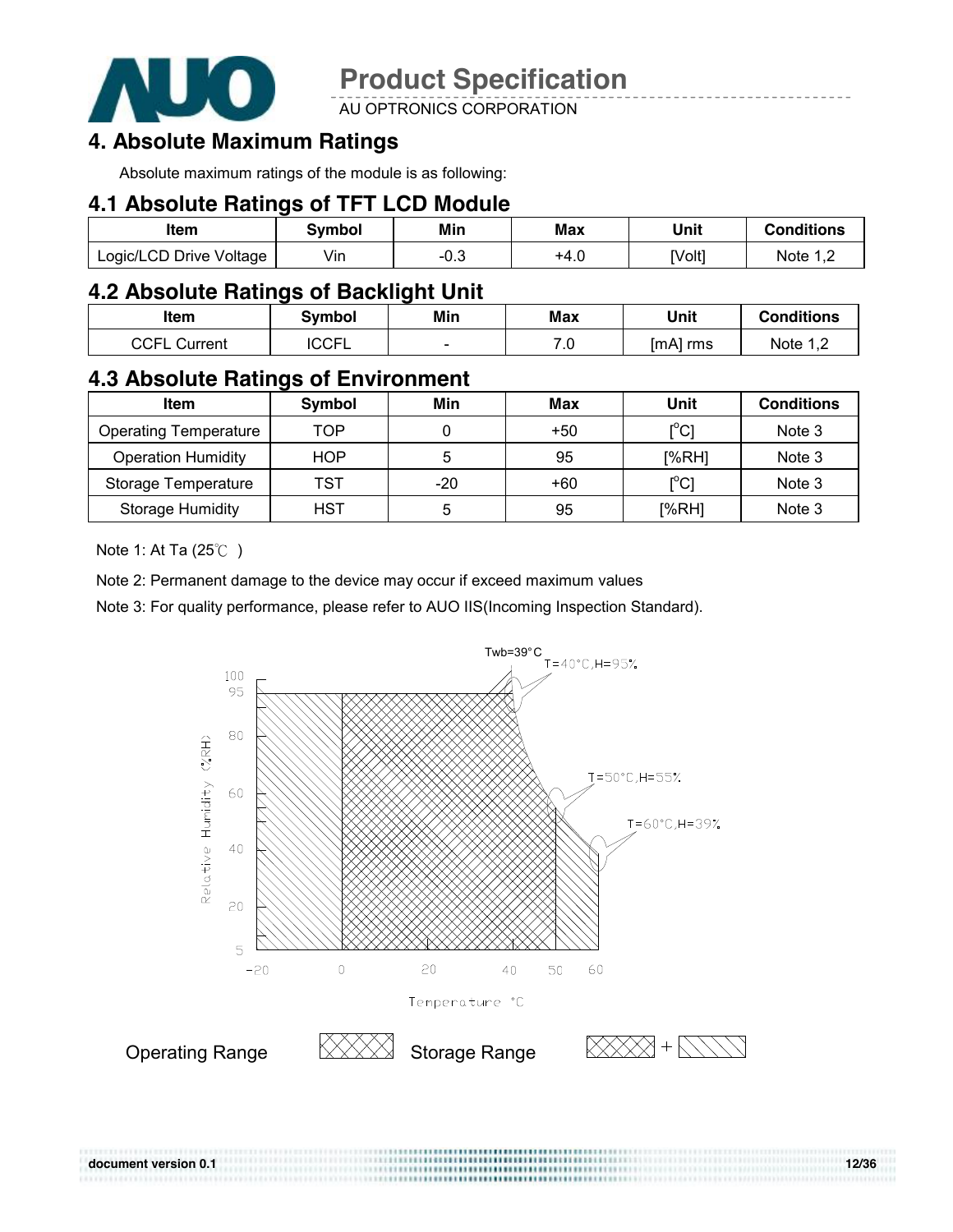

AU OPTRONICS CORPORATION

#### **5. Electrical characteristics**

#### **5.1 TFT LCD Module**

#### **5.1.1 Power Specification**

Input power specifications are as follows;

| <b>Symble</b> | <b>Parameter</b>      | Min | Typ | <b>Max</b> | <b>Units</b> | <b>Note</b> |
|---------------|-----------------------|-----|-----|------------|--------------|-------------|
| <b>VDD</b>    | Logic/LCD Drive       | 3.0 | 3.3 | 3.6        | [Volt]       |             |
|               | Voltage               |     |     |            |              |             |
| <b>PDD</b>    | <b>VDD Power</b>      |     |     | 1.6        | [Watt]       | Note 1      |
| <b>IDD</b>    | <b>IDD Current</b>    |     | 350 | 450        | [MA]         | Note 1      |
| <b>IRush</b>  | <b>Inrush Current</b> |     |     | 2000       | [mA]         | Note 2      |
| <b>VDDrp</b>  | Allowable             |     |     | 100        | [mV]         |             |
|               | Logic/LCD Drive       |     |     |            | $p-p$        |             |
|               | <b>Ripple Voltage</b> |     |     |            |              |             |

Note 1 : Maximum Measurement Condition : Black Patterm

Note 2: Measure Condition





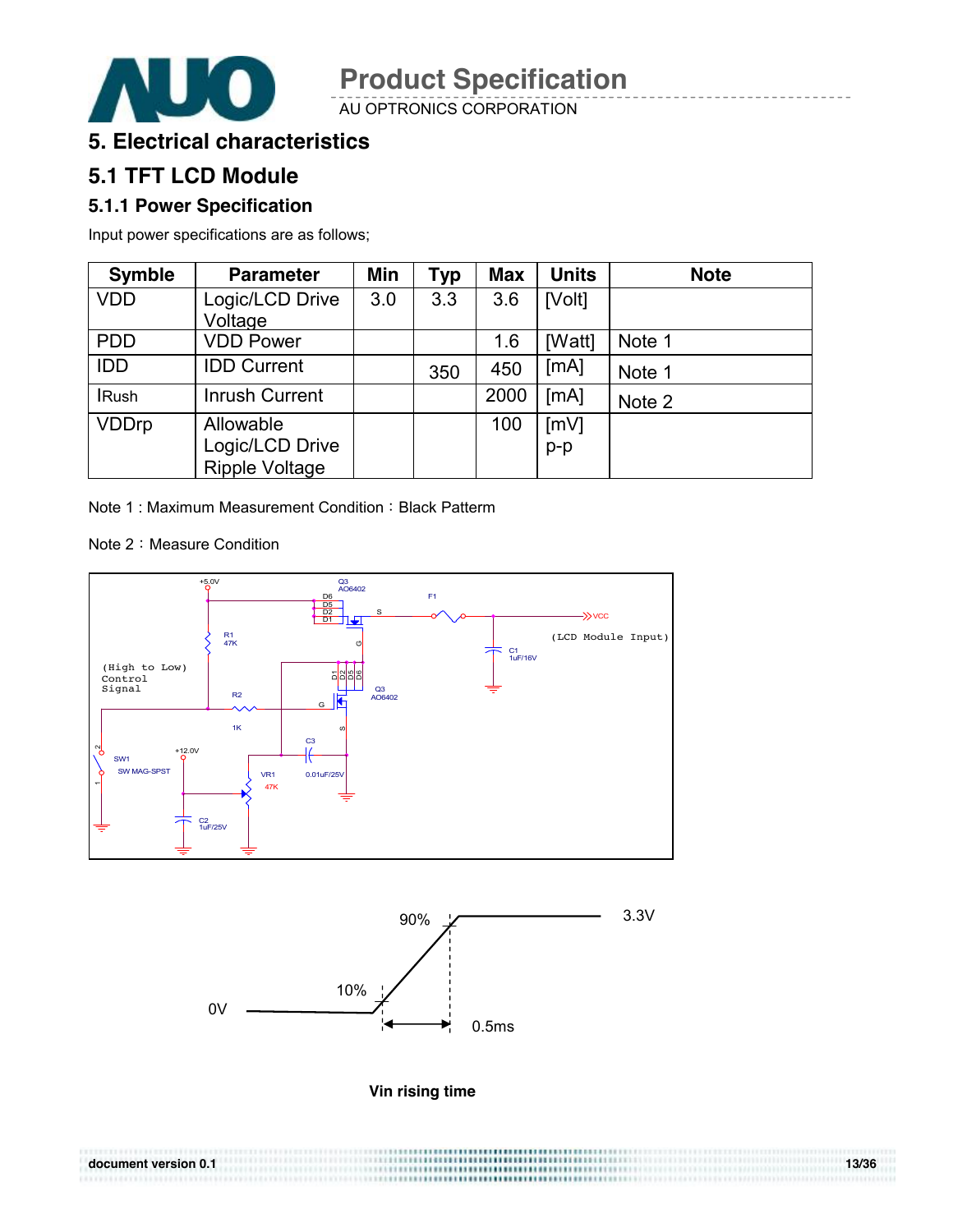

AU OPTRONICS CORPORATION

#### **5.1.2 Signal Electrical Characteristics**

Input signals shall be low or High-impedance state when VDD is off. It is recommended to refer the specifications of THC63LVDF84A(Thine Electronics Inc.) in detail.

Signal electrical characteristics are as follows;

| <b>Parameter</b> | <b>Condition</b>                                 | Min    | Max   | Unit |
|------------------|--------------------------------------------------|--------|-------|------|
| Vth              | Differential Input High<br>Threshold (Vcm=+1.2V) |        | 100   | [mV] |
| Vtl              | Differential Input Low<br>Threshold (Vcm=+1.2V)  | $-100$ |       | [mV] |
| Vcm              | Differential Input<br>Common Mode Voltage        | 1.125  | 1.375 | [V]  |

#### Note: LVDS Signal Waveform

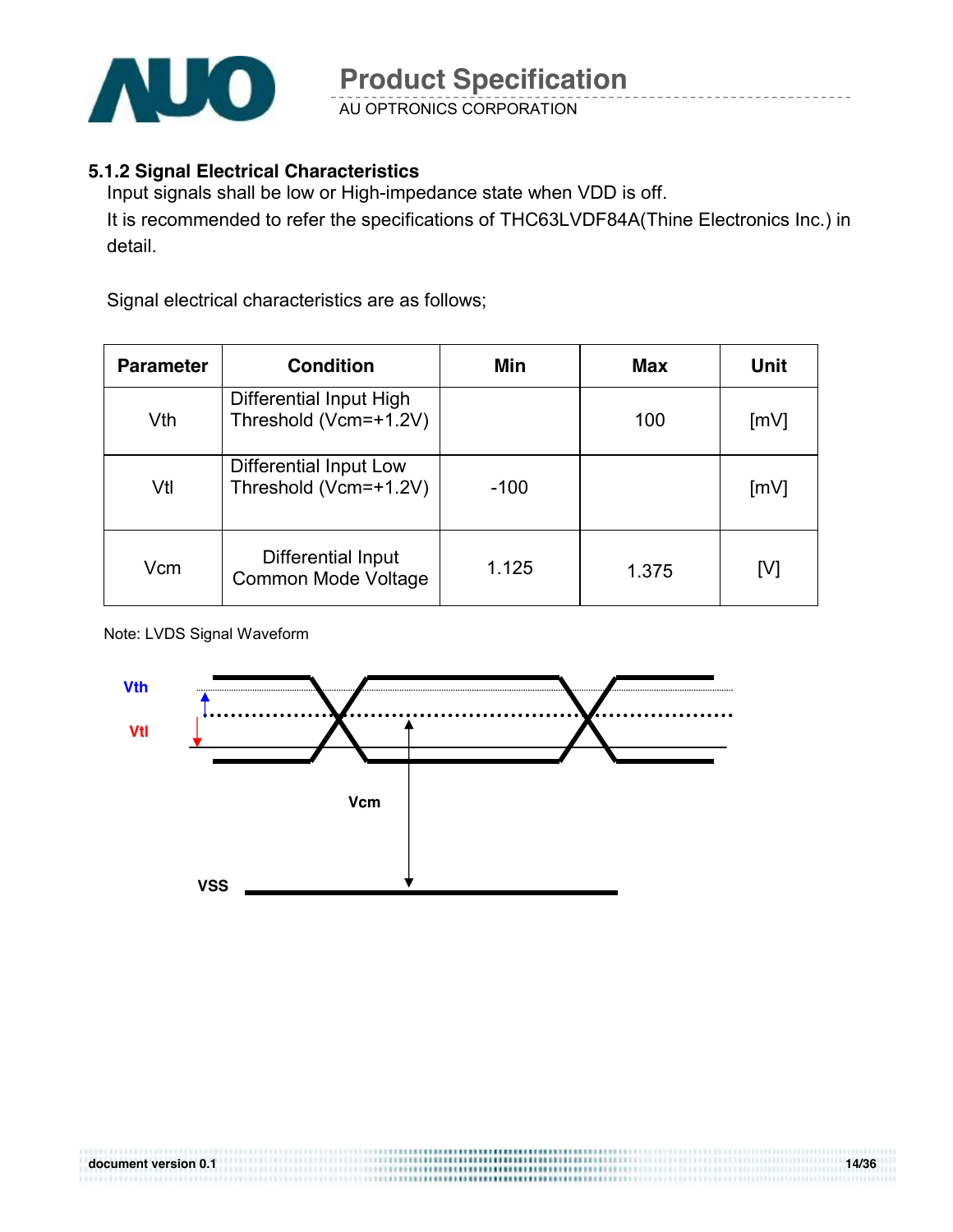

AU OPTRONICS CORPORATION

Parameter guideline for CCFL Inverter

| <b>Parameter</b>                                 | Min | <b>Typ</b> | <b>Max</b> | <b>Units</b>         | <b>Condition</b>                 |
|--------------------------------------------------|-----|------------|------------|----------------------|----------------------------------|
| <b>White Luminance</b><br>5 points average       | 160 | 200        |            | [cd/m <sup>2</sup> ] | $(Ta=25^{\circ}C)$               |
| <b>CCFL current(IccFL)</b>                       | 2.0 | 6.0        | 7.0        | $[mA]$ rms           | $(Ta=25^{\circ}C)$<br>Note 2     |
| <b>CCFL Frequency(FccFL)</b>                     | 50  | 62         | 70         | [KHz]                | $(Ta=25^{\circ}C)$<br>Note $3.4$ |
| <b>CCFL Ignition Voltage(Vs)</b>                 |     |            | 1750       | [Volt] rms           | $(Ta=0^{\circ}C)$<br>Note 5      |
| <b>CCFL Ignition Voltage(Vs)</b>                 |     |            | 1460       | [Volt] rms           | $(Ta=25^{\circ}C)$<br>Note 5     |
| CCFL discharge time(sec)                         | 1   |            |            |                      | $(Ta=25^{\circ}$ C)<br>Note 1    |
| <b>CCFL Voltage (Reference)</b><br>$(Vc$ CFL $)$ | 628 | 700        | 792        | [Volt] rms           | $(Ta=25^{\circ}C)$<br>Note 6     |
| <b>CCFL Power consumption</b><br>(PccFL)         |     | 4.20       | 4.40       | [Watt]               | $(Ta=25^{\circ}C)$<br>Note 6     |

Note 1: Typ are AUO recommended Design Points.

\*1 All of characteristics listed are measured under the condition using the AUO Test inverter.

\*2 In case of using an inverter other than listed, it is recommended to check the inverter carefully.

Sometimes, interfering noise stripes appear on the screen, and substandard luminance or flicker at low power may happen.

\*3 In designing an inverter, it is suggested to check safety circuit very carefully. Impedance of CCFL, for instance, becomes more than 1 [M ohm] when CFL is damaged.

\*4 Generally, CCFL has some amount of delay time after applying kick-off voltage. It is recommended to keep on applying kick-off voltage for 1 [Sec] until discharge.

\*5 CCFL discharge frequency must be carefully chosen so as not to produce interfering noise stripes on the screen.

\*6 Reducing CCFL current increases CCFL discharge voltage and generally increases CCFL discharge frequency. So all the parameters of an inverter should be carefully designed so as not to produce too much leakage current from high-voltage output of the inverter.

Note 2: It should be employed the inverter which has "Duty Dimming", if ICCFL is less than 4mA.

Note 3: CCFL discharge frequency should be carefully determined to avoid interference between inverter and TFT LCD.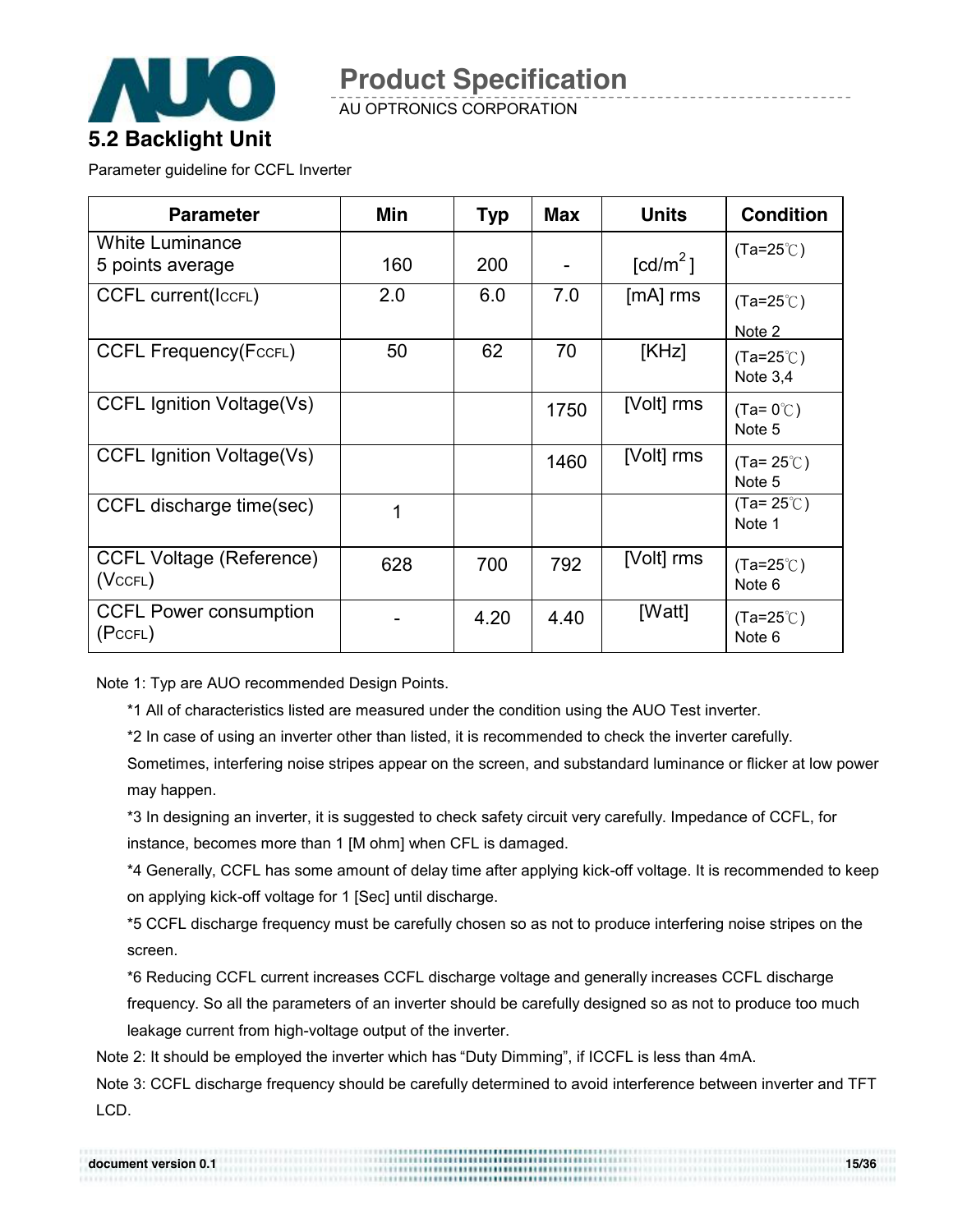

AU OPTRONICS CORPORATION

Note 4: The frequency range will not affect to lamp life and reliability characteristics.

Note 5: CCFL inverter should be able to give out a power that has a generating capacity of over 1,430 voltage.

Lamp units need 1,400 voltage minimum for ignition.

Note 6: Calculator value for reference (ICCFL×VCCFL=PCCFL)

Note 7: Requirements for a system inverter design, which is intended to have a better display performance, a better power efficiency and a more reliable lamp, are following.

................................

It shall help increase the lamp lifetime and reduce leakage current.

- a. The asymmetry rate of the inverter waveform should be less than 10%.
- b. The distortion rate of the waveform should bewithin  $\sqrt{2} \pm 10\%$ .

\* Inverter output waveform had better be more similar to ideal sine wave.



\* Asymmetry rate:  $|||_{p} - ||_{-p}||/||_{rms} * 100\%$ \* Distortion rate  $\vdash_{p}$  (or  $\vdash_{-p}$ ) /  $\vdash_{rms}$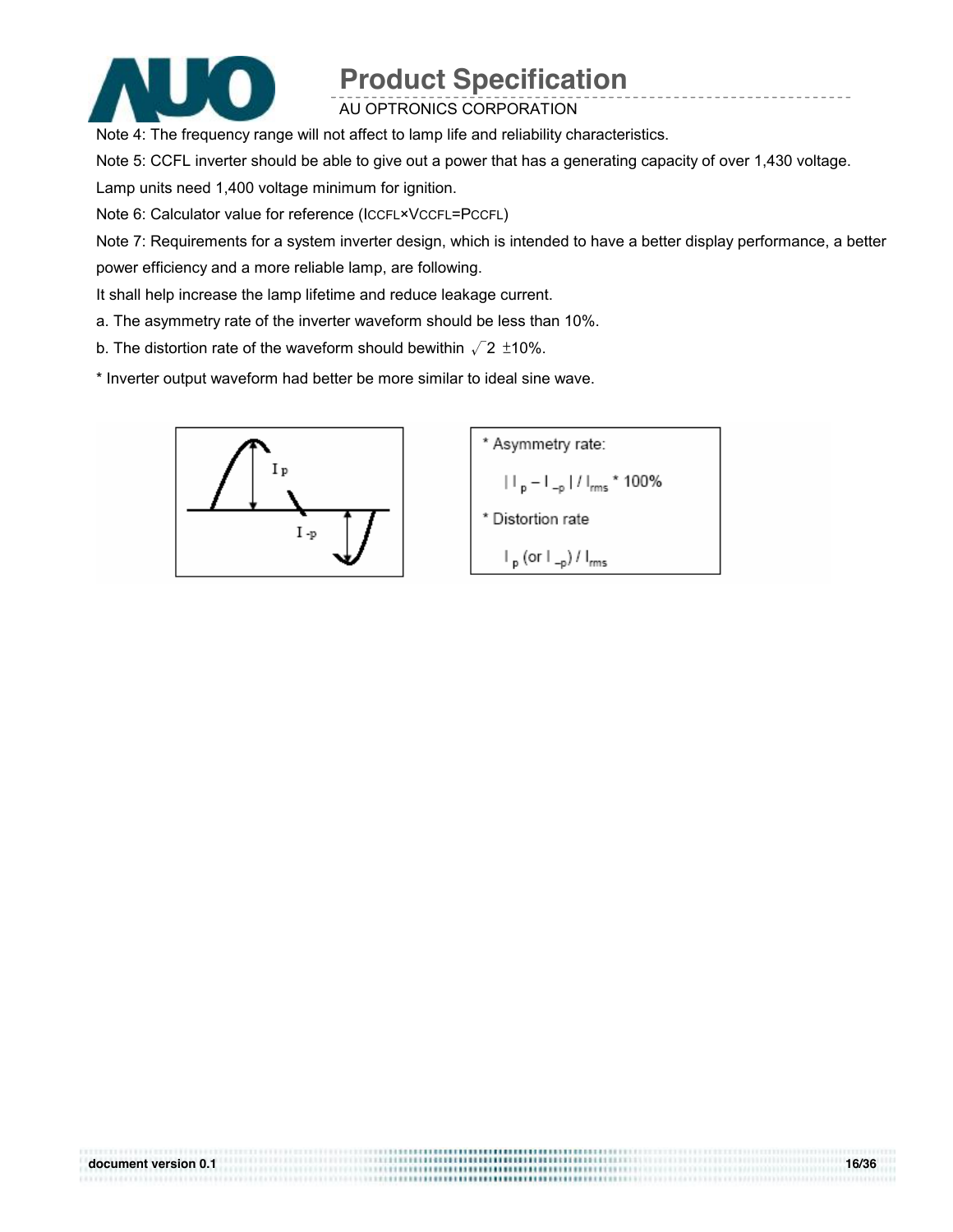

AU OPTRONICS CORPORATION

#### **6. Signal Characteristic**

#### **6.1 Pixel Format Image**

Following figure shows the relationship of the input signals and LCD pixel format.

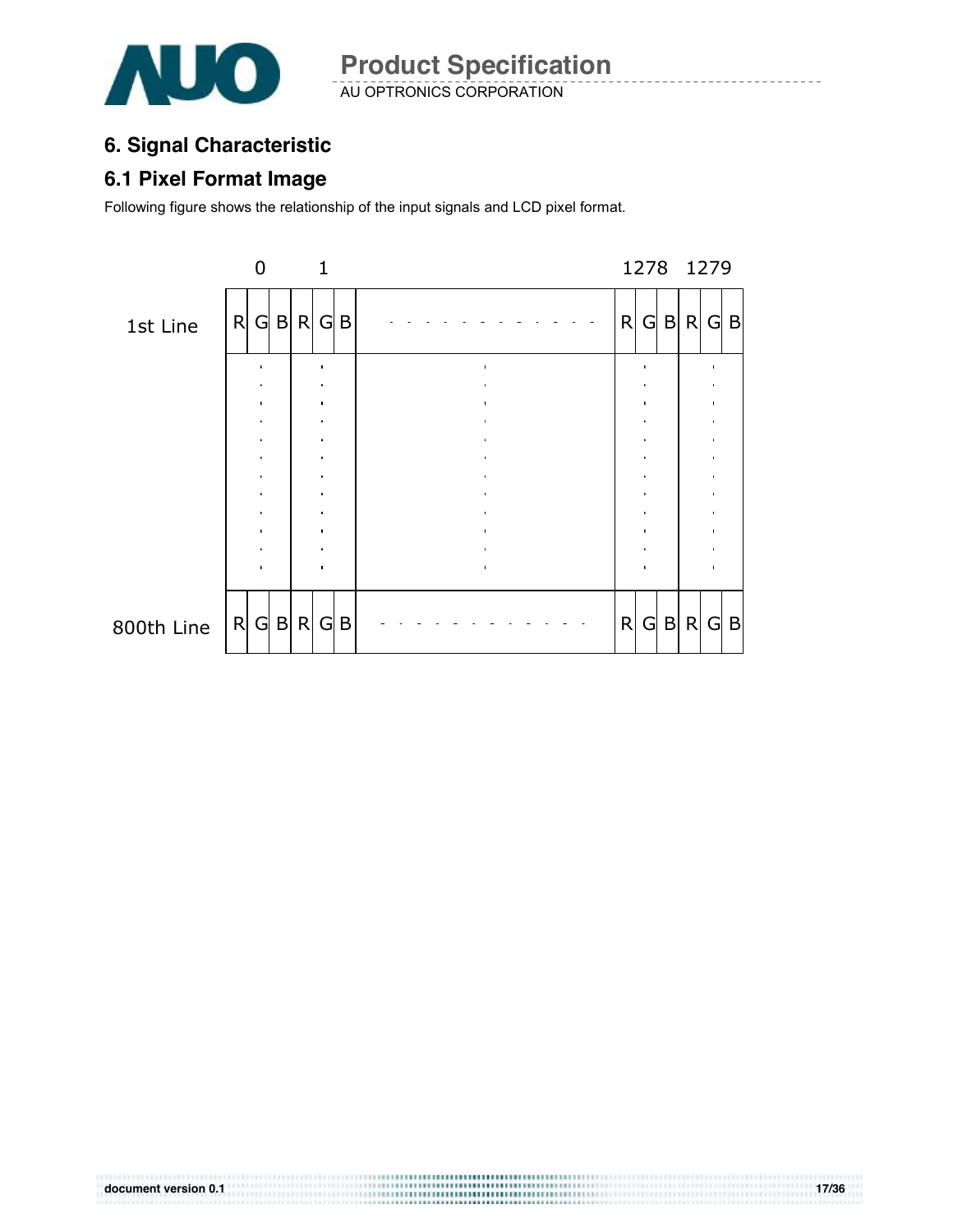

AU OPTRONICS CORPORATION

#### **6.2 The input data format**



| <b>Signal Name</b>     | <b>Description</b>               |                                                                           |
|------------------------|----------------------------------|---------------------------------------------------------------------------|
| R <sub>5</sub>         | Red Data 5 (MSB)                 | Red-pixel Data                                                            |
| R <sub>4</sub>         | Red Data 4                       | Each red pixel's brightness data consists of                              |
| R <sub>3</sub>         | Red Data 3                       | these 6 bits pixel data.                                                  |
| R2                     | Red Data 2                       |                                                                           |
| R <sub>1</sub>         | Red Data 1                       |                                                                           |
| R <sub>0</sub>         | Red Data 0 (LSB)                 |                                                                           |
|                        |                                  |                                                                           |
|                        | Red-pixel Data                   |                                                                           |
| G <sub>5</sub>         | Green Data 5 (MSB)               | Green-pixel Data                                                          |
| G4                     | Green Data 4                     | Each green pixel's brightness data consists of                            |
| G <sub>3</sub>         | Green Data 3                     | these 6 bits pixel data.                                                  |
| G <sub>2</sub>         | Green Data 2                     |                                                                           |
| G <sub>1</sub>         | Green Data 1                     |                                                                           |
| G <sub>0</sub>         | Green Data 0 (LSB)               |                                                                           |
|                        |                                  |                                                                           |
|                        | Green-pixel Data                 |                                                                           |
| <b>B5</b><br><b>B4</b> | Blue Data 5 (MSB)<br>Blue Data 4 | <b>Blue-pixel Data</b>                                                    |
| B <sub>3</sub>         | <b>Blue Data 3</b>               | Each blue pixel's brightness data consists of<br>these 6 bits pixel data. |
| <b>B2</b>              | <b>Blue Data 2</b>               |                                                                           |
| <b>B1</b>              | Blue Data 1                      |                                                                           |
| B <sub>0</sub>         | Blue Data 0 (LSB)                |                                                                           |
|                        |                                  |                                                                           |
|                        | <b>Blue-pixel Data</b>           |                                                                           |
| <b>RxCLKIN</b>         | Data Clock                       | The typical frequency is 68.9 MHZ The signal                              |
|                        |                                  | is used to strobe the pixel data and DE signals.                          |
|                        |                                  | All pixel data shall be valid at the falling edge                         |
|                        |                                  | when the DE signal is high.                                               |
| <b>DE</b>              | <b>Display Timing</b>            | This signal is strobed at the falling edge of                             |
|                        |                                  | RxCLKIN. When the signal is high, the pixel                               |
|                        |                                  | data shall be valid to be displayed.                                      |
| VS                     | <b>Vertical Sync</b>             | The signal is synchronized to RxCLKIN.                                    |
| <b>HS</b>              | <b>Horizontal Sync</b>           | The signal is synchronized to RxCLKIN.                                    |

Note: Output signals from any system shall be low or High-impedance state when VDD is off.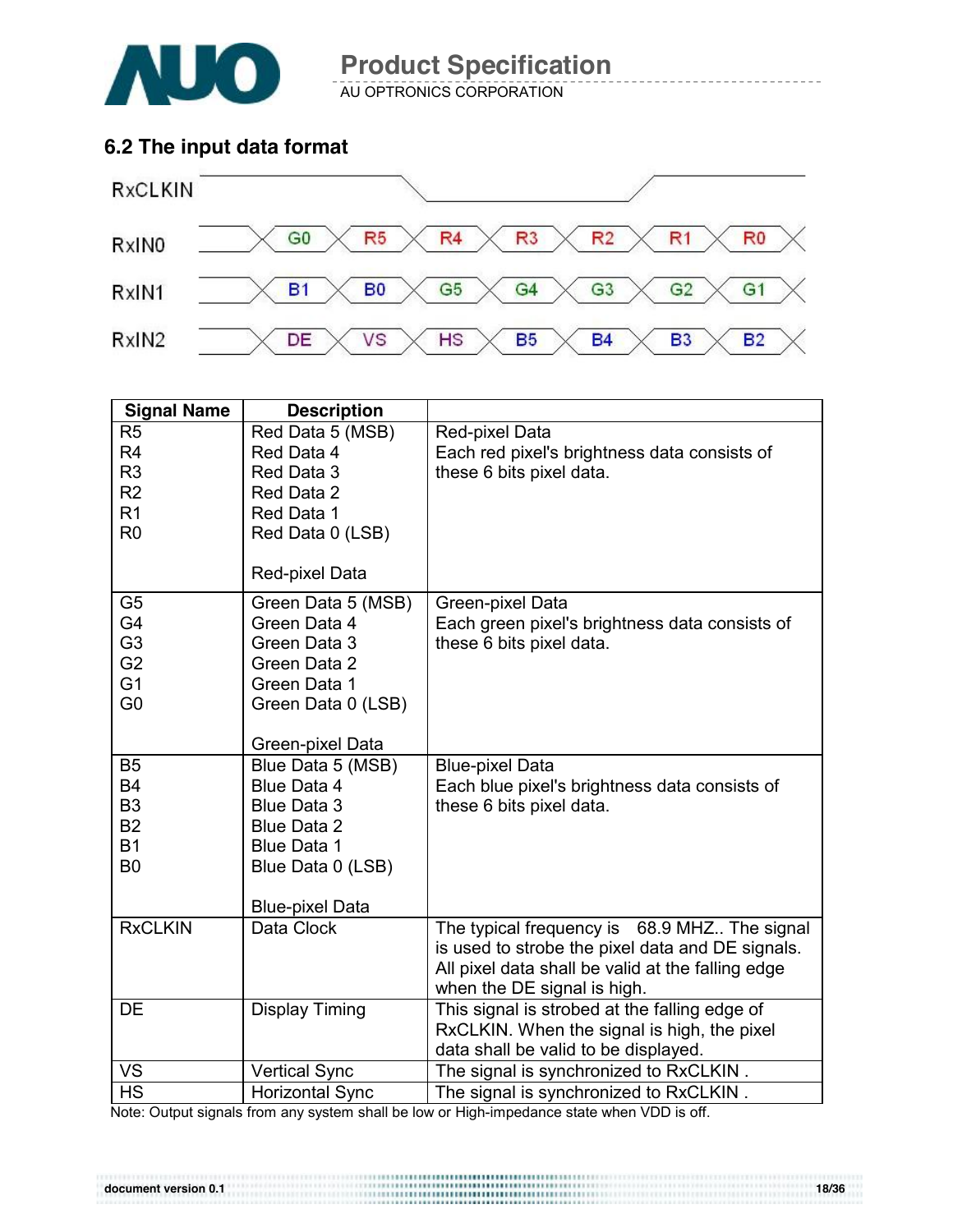

AU OPTRONICS CORPORATION

#### **6.3 Signal Description/Pin Assignment**

| PIN#           | <b>Signal Name</b>   | <b>Description</b>                              |
|----------------|----------------------|-------------------------------------------------|
| 1              | <b>GND</b>           | Ground                                          |
| $\overline{2}$ | <b>VDD</b>           | +3.3V Power Supply                              |
| 3              | <b>VDD</b>           | +3.3V Power Supply                              |
| 4              | $V_{EDID}$           | +3.3V EDID Power                                |
| 5              | NC                   | No Connection (Reserve for AUO test)            |
| 6              | CLK <sub>EDID</sub>  | <b>EDID Clock Input</b>                         |
| 7              | DATA <sub>EDID</sub> | <b>EDID Data Input</b>                          |
| 8              | RxIN0-               | LVDS differential data input(R0-R5, G0)         |
| 9              | RxIN0+               | LVDS differential data input(R0-R5, G0)         |
| 10             | <b>GND</b>           | Ground                                          |
| 11             | RxIN1-               | LVDS differential data input(G1-G5, B0-B1)      |
| 12             | RxIN1+               | LVDS differential data input(G1-G5, B0-B1)      |
| 13             | <b>GND</b>           | Ground                                          |
| 14             | RxIN2-               | LVDS differential data input(B2-B5, HS, VS, DE) |
| 15             | RxIN2+               | LVDS differential data input(B2-B5, HS, VS, DE) |
| 16             | <b>GND</b>           | Ground                                          |
| 17             | RxCLKIN-             | LVDS differential clock input                   |
| 18             | RxCLKIN+             | LVDS differential clock input                   |
| 19             | <b>GND</b>           | Ground                                          |
| 20             | <b>NC</b>            | No Connection (Reserve for AUO test)            |
| 21             | <b>NC</b>            | No Connection (Reserve for AUO test)            |
| 22             | <b>GND</b>           | Ground                                          |
| 23             | <b>NC</b>            | No Connection (Reserve for AUO test)            |
| 24             | <b>NC</b>            | No Connection (Reserve for AUO test)            |
| 25             | <b>GND</b>           | Ground                                          |
| 26             | NC                   | No Connection (Reserve for AUO test)            |
| 27             | <b>NC</b>            | No Connection (Reserve for AUO test)            |
| 28             | <b>NC</b>            | No Connection (Reserve for AUO test)            |
| 29             | NC                   | No Connection (Reserve for AUO test)            |
| 30             | NC                   | No Connection (Reserve for AUO test)            |

LVDS is a differential signal technology for LCD interface and high speed data transfer device.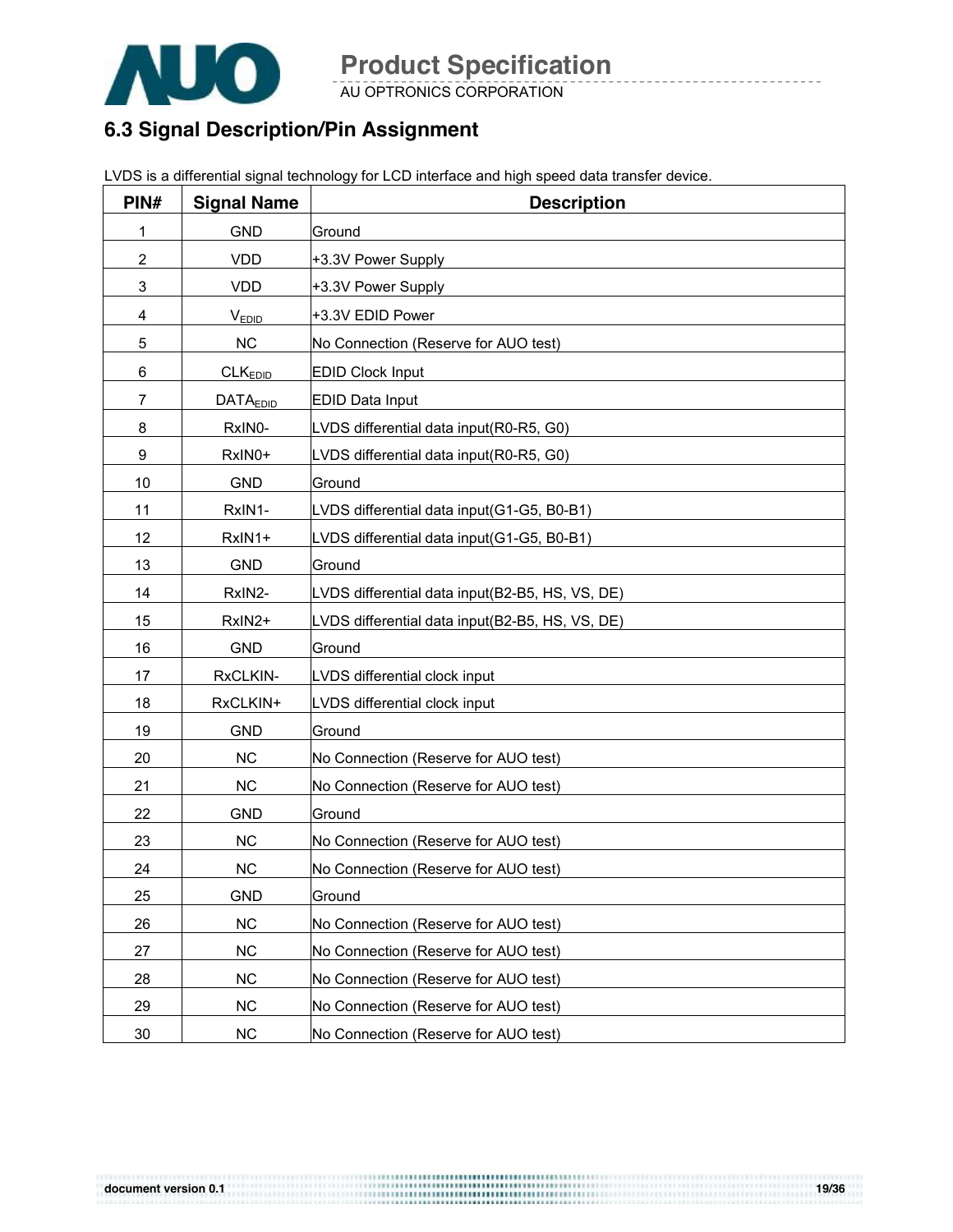

AU OPTRONICS CORPORATION

Note1: Start from right side



Note2: Input signals shall be low or High-impedance state when VDD is off.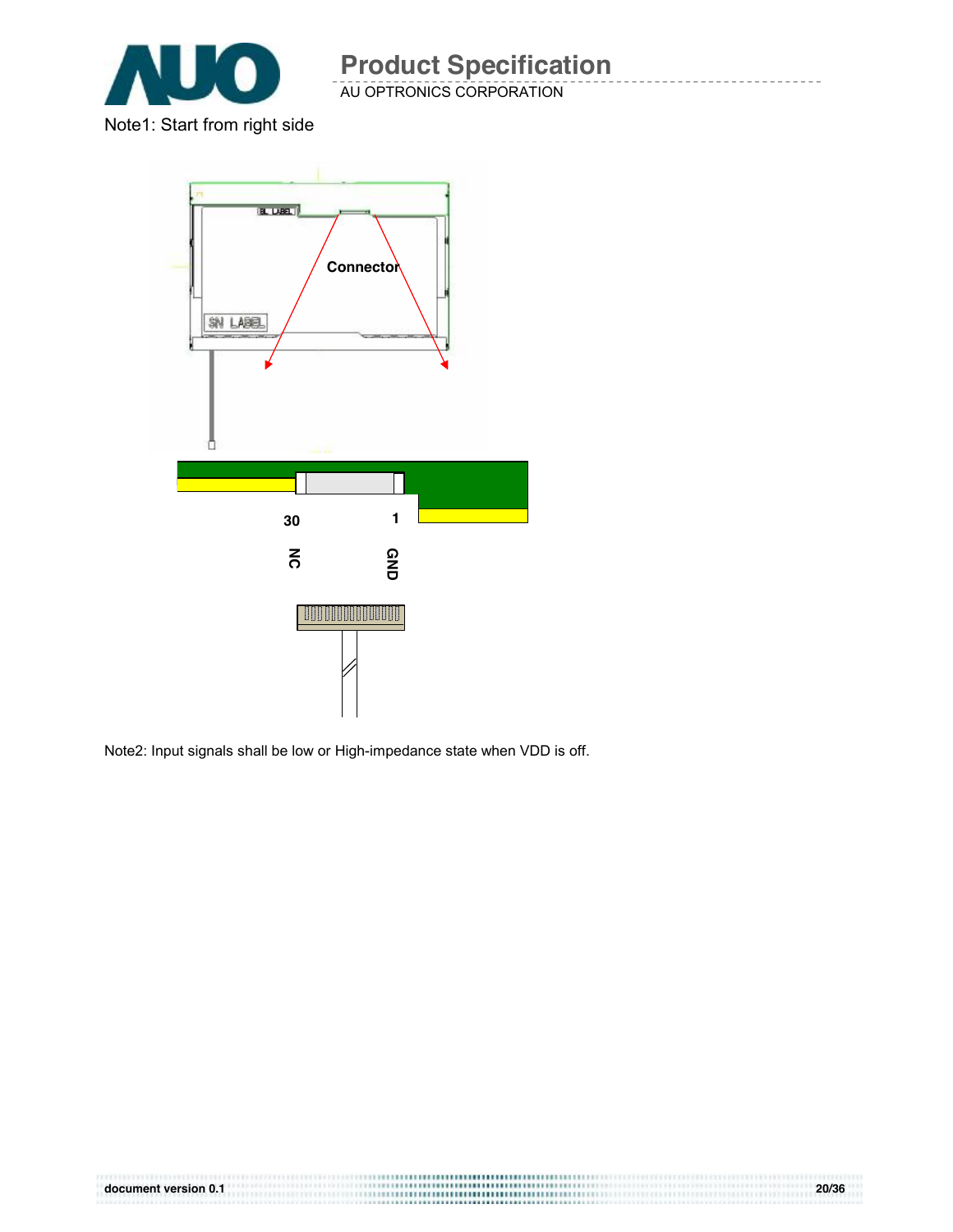

AU OPTRONICS CORPORATION

internal circuit of LVDS inputs are as following.

The module uses a 100ohm resistor between positive and negative data lines of each receiver input

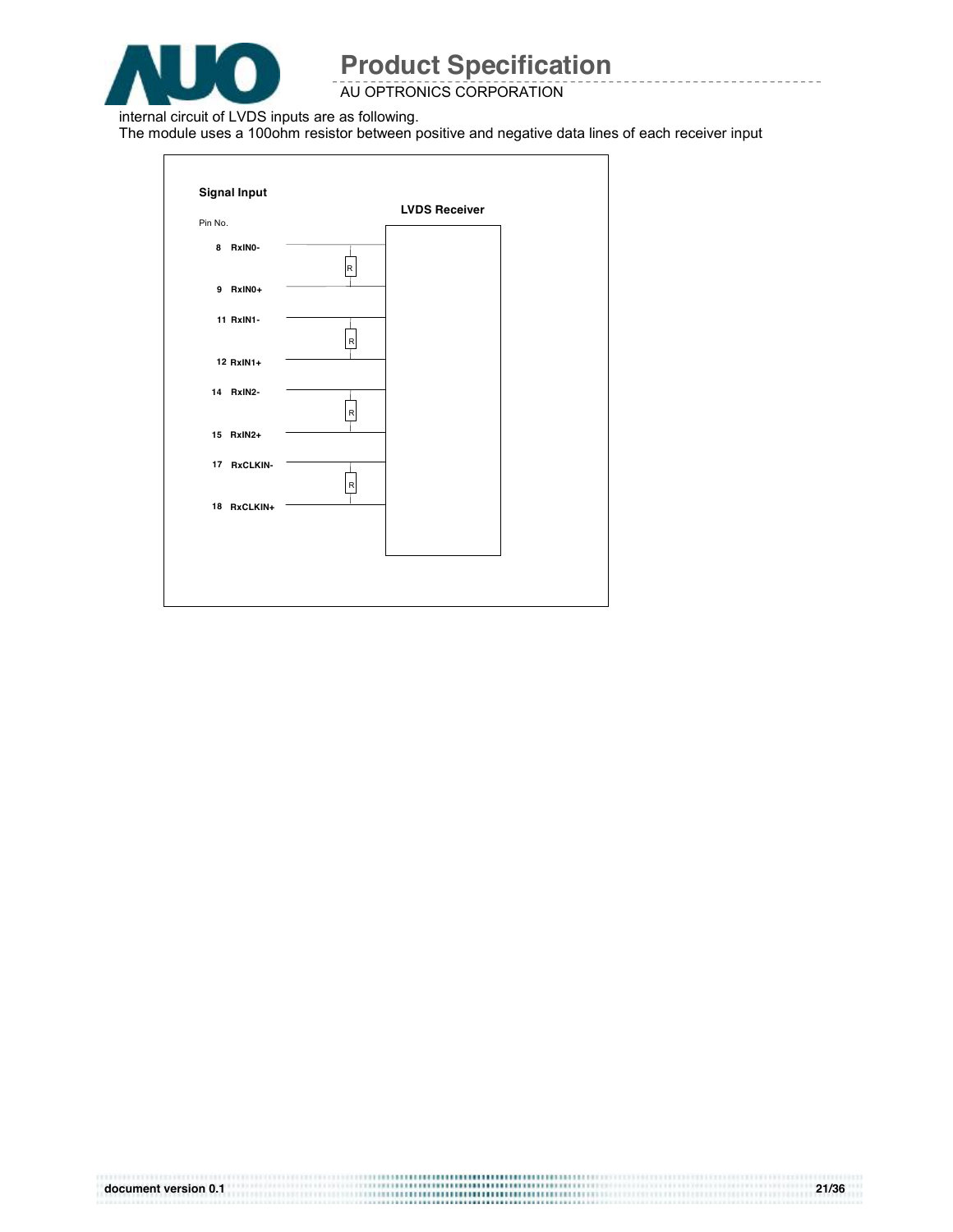

AU OPTRONICS CORPORATION

#### **6.4 Interface Timing**

#### **6.4.1 Timing Characteristics**

Basically, interface timings should match the 1280x800 /60Hz manufacturing guide line timing.

|            | <b>Parameter</b> | <b>Symbol</b>              | Min.            | Typ. | Max.                     | Unit                           |
|------------|------------------|----------------------------|-----------------|------|--------------------------|--------------------------------|
| Frame Rate |                  | -                          | 50              | 60   |                          | Hz                             |
|            | Clock frequency  | 1/ $T_{\text{Clock}}$      | 50              | 68.9 | 80                       | MHz                            |
|            | Period           | $\mathsf{T}_\mathsf{V}$    | 803             | 816  | 1023                     |                                |
| Vertical   | Active           | T <sub>VD</sub>            | 800             | 800  | 800                      | $\mathsf{T}_{\mathsf{Line}}$   |
| Section    | <b>Blanking</b>  | $\mathsf{T}_{\mathsf{VB}}$ | 3               | 16   | 223                      |                                |
|            | Period           | Tн                         | 1303            | 1408 | 2047                     |                                |
| Horizontal | Active           | Т <sub>нр</sub>            | $\qquad \qquad$ | 1280 | $\overline{\phantom{a}}$ | ${\mathsf T}_{\mathsf{Clock}}$ |
| Section    | <b>Blanking</b>  | Т <sub>нв</sub>            | 23              | 128  | 767                      |                                |

Note : DE mode only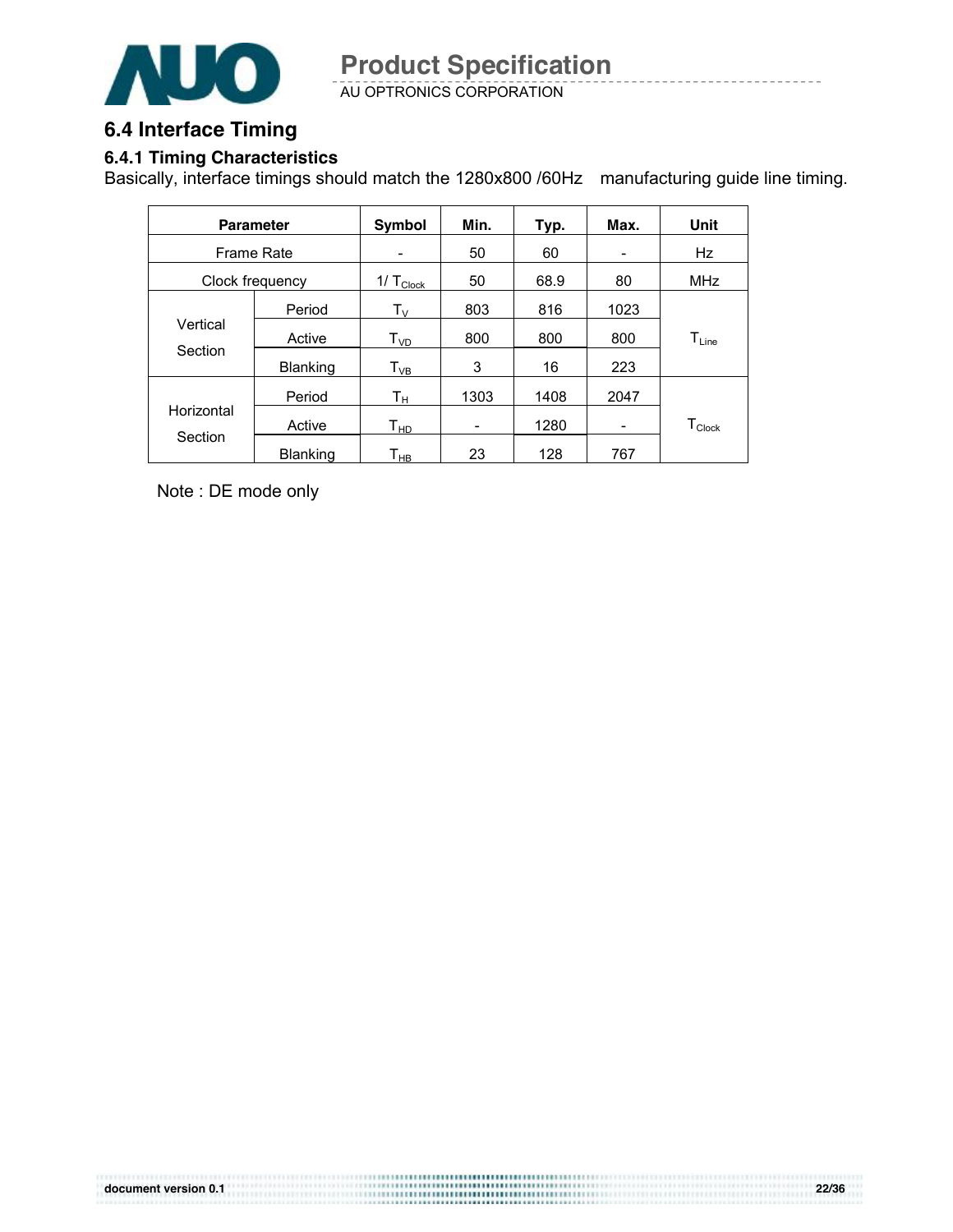

AU OPTRONICS CORPORATION **Product Specification** 

**6.4.2 Timing diagram** 

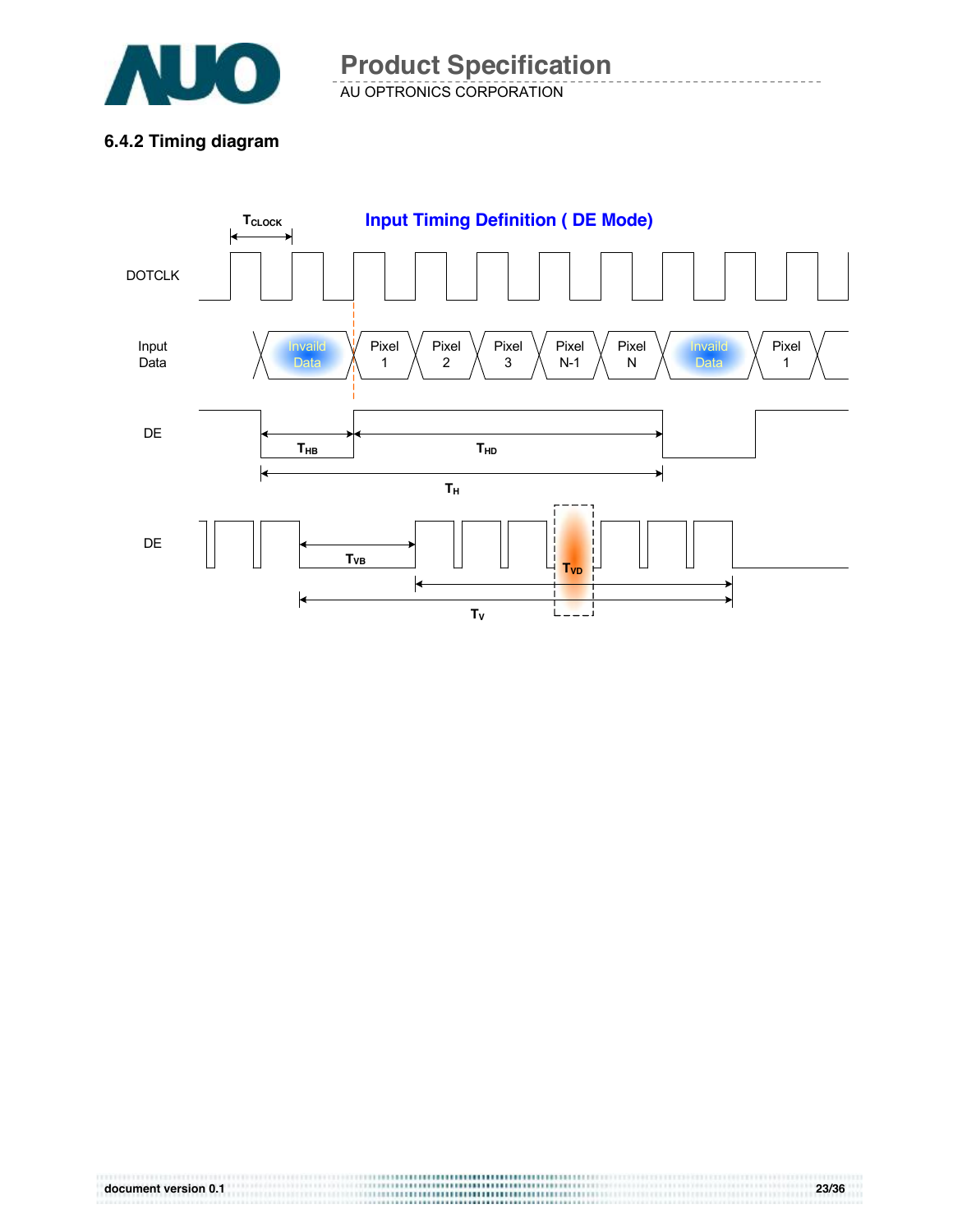

AU OPTRONICS CORPORATION

#### **6.5 Power ON/OFF Sequence**

VDD power and lamp on/off sequence is as follows. Interface signals are also shown in the chart. Signals from any system shall be Hi-Z state or low level when VDD is off.



#### **Power Sequence Timing**

| <b>Parameter</b> | Min. | Typ. | Max.                     | <b>Units</b> |
|------------------|------|------|--------------------------|--------------|
| T1               | 0.5  |      | 10                       | (ms)         |
| T <sub>2</sub>   | 0    |      | 50                       | (ms)         |
| T3               | 0    |      | 50                       | (ms)         |
| T <sub>4</sub>   | 400  |      |                          | (ms)         |
| T5               | 200  | -    | $\overline{\phantom{0}}$ | (ms)         |
| T6               | 200  | -    |                          | (ms)         |
| T7               |      |      | 10                       | (ms)         |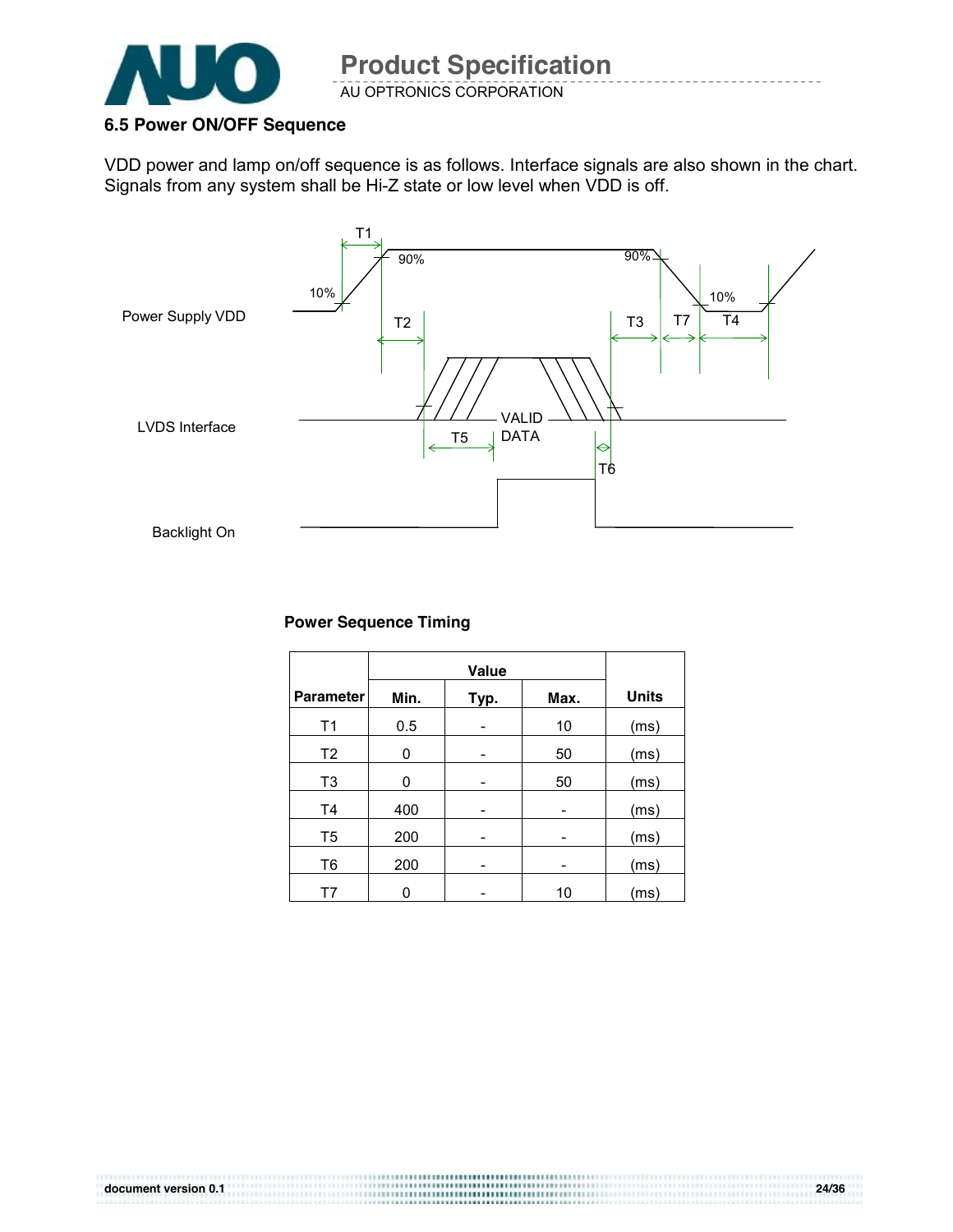

### **7. Connector Description**

Physical interface is described as for the connector on module.

These connectors are capable of accommodating the following signals and will be following components.

#### **7.1 TFT LCD Module**

| <b>Connector Name / Designation</b> | <b>For Signal Connector</b>  |
|-------------------------------------|------------------------------|
| Manufacturer                        | JAE or compatible            |
| Type / Part Number                  | FI-XB30SL-HF10 or compatible |
| <b>Mating Housing/Part Number</b>   | FI-X30H or compatible        |

#### **7.2 Backlight Unit**

Physical interface is described as for the connector on module.

These connectors are capable of accommodating the following signals and will be following components.

| <b>Connector Name / Designation</b> | <b>For Lamp Connector</b> |
|-------------------------------------|---------------------------|
| Manufacturer                        | JST                       |
| Type / Part Number                  | <b>BHSR-02VS-1</b>        |
| Mating Type / Part Number           | SM02B-BHSS-1-TB           |

#### **7.3 Signal for Lamp connector**

| Pin # | Cable color | <b>Signal Name</b> |  |
|-------|-------------|--------------------|--|
|       | Red         | Lamp High Voltage  |  |
|       | White       | Lamp Low Voltage   |  |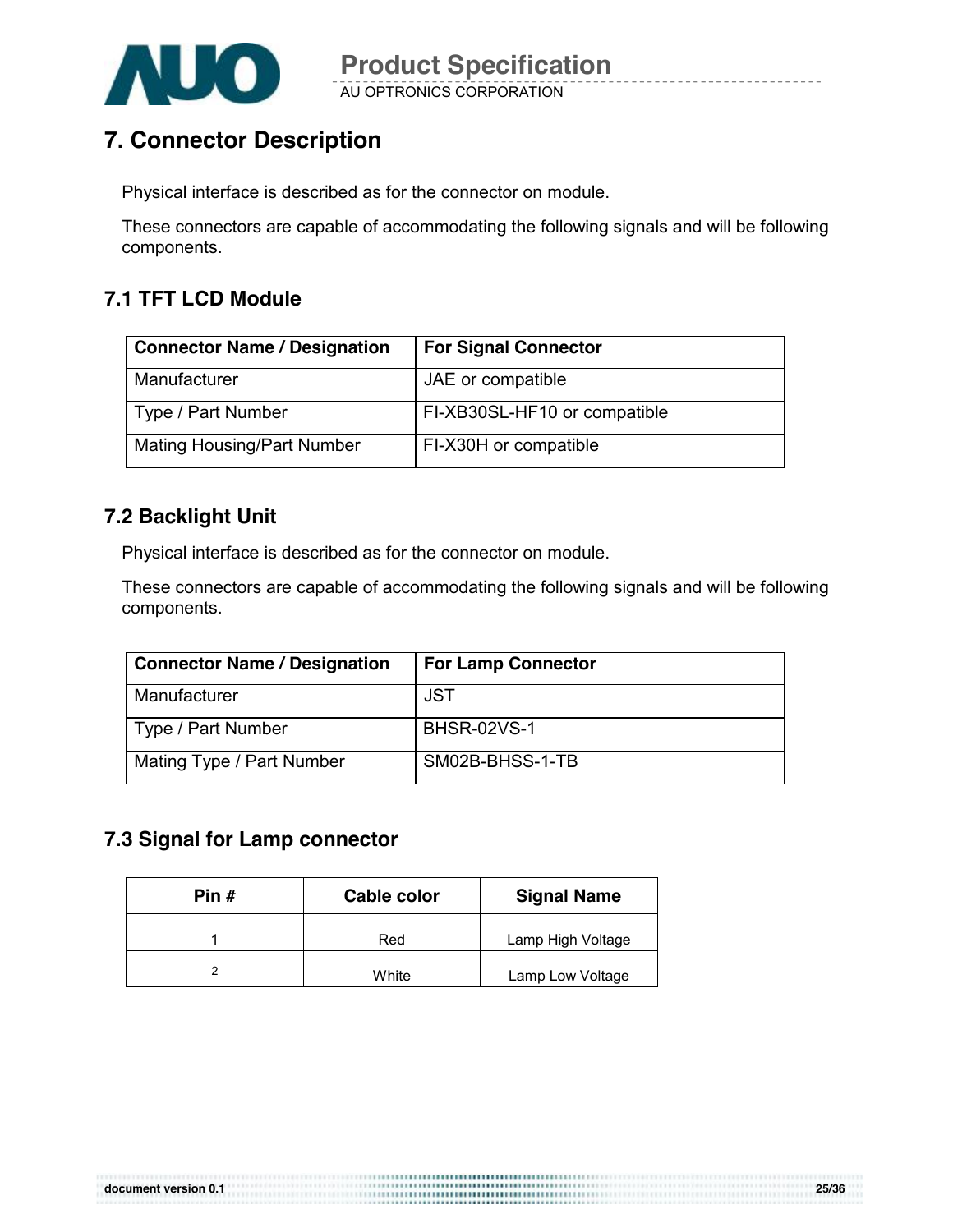

#### **8. Vibration and Shock Test**

#### **8.1 Vibration Test**

#### **Test Spec:**

| Test method:  | Non-Operation                  |
|---------------|--------------------------------|
| Acceleration: | 1.5 G                          |
| Frequency:    | 10 - 500Hz Random              |
| Sweep:        | 30 Minutes each Axis (X, Y, Z) |

#### **8.2 Shock Test Spec:**

#### **Test Spec:**

| Test method:  | Non-Operation                   |
|---------------|---------------------------------|
| Acceleration: | 220 G, Half sine wave           |
| Active time:  | 2 ms                            |
| Pulse:        | X, Y, Z .one time for each side |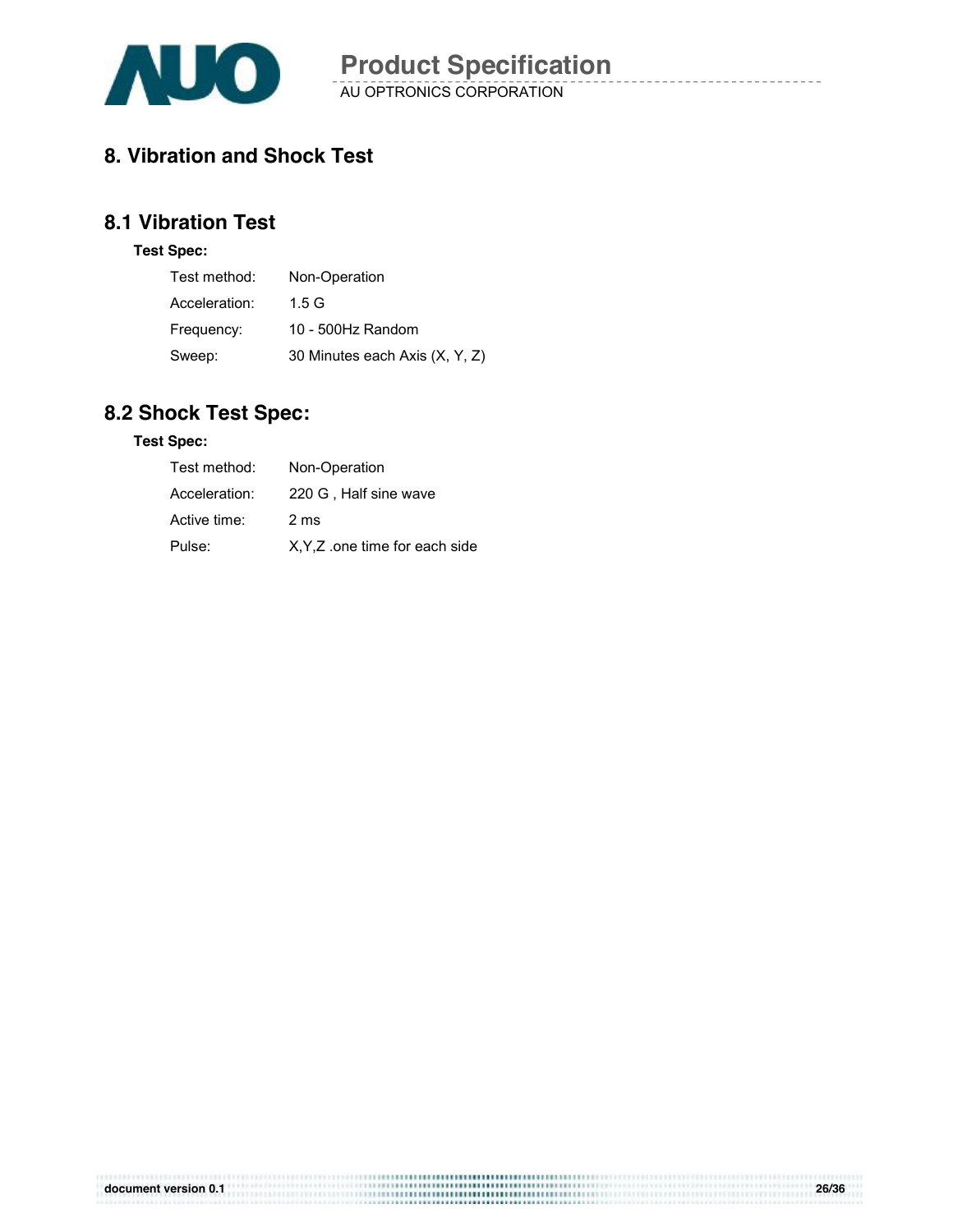

AU OPTRONICS CORPORATION

#### **9. Reliability**

| <b>Items</b>                             | <b>Required Condition</b>                                                                                    | <b>Note</b> |
|------------------------------------------|--------------------------------------------------------------------------------------------------------------|-------------|
| Temperature<br><b>Humidity Bias</b>      | 40℃/90%,300Hr                                                                                                |             |
| <b>High Temperature</b><br>Operation     | 50℃/Dry,300Hr                                                                                                |             |
| Low Temperature<br>Operation             | $0^{\circ}$ C, 300Hr                                                                                         |             |
| On/Off Test                              | 25℃,150hrs(ON/10 sec. OFF/10sec., 10,000 cycles)                                                             |             |
| Hot Storage                              | 60℃/35% RH ,250 hours                                                                                        |             |
| <b>Cold Storage</b>                      | -20℃/50% RH ,250 hours                                                                                       |             |
| <b>Thermal Shock Test</b>                | -20°C/30 min ,60°C/30 min 100cycles                                                                          |             |
| Hot Start Test                           | 50°C/1 Hr min. power on/off per 5 minutes, 5 times                                                           |             |
| <b>Cold Start Test</b>                   | 0°C/1 Hr min. power on/off per 5 minutes, 5 times                                                            |             |
| <b>Shock Test</b><br>(Non-Operating)     | 220G, 2ms, Half-sine wave                                                                                    |             |
| <b>Vibration Test</b><br>(Non-Operating) | Random vibration, 1.5 G zero-to-peak, 10 to 500 Hz,<br>30 mins in each of three mutually perpendicular axes. |             |
| <b>ESD</b>                               | Contact:<br>$±8$ KV/ operation<br>$±15$ KV / operation<br>Air :                                              | Note 1      |
| Room temperature<br><b>Test</b>          | $25^{\circ}$ C, 2000 hours, Operating with loop pattern                                                      |             |

Note1: According to EN61000-4-2 , ESD class B: Some performance degradation allowed. No data lost

. Self-recoverable. No hardware failures.

Note2: CCFL Life time: 10,000 hours minimum under normal module usage.

Note3: MTBF (Excluding the CCFL): 30,000 hours with a confidence level 90%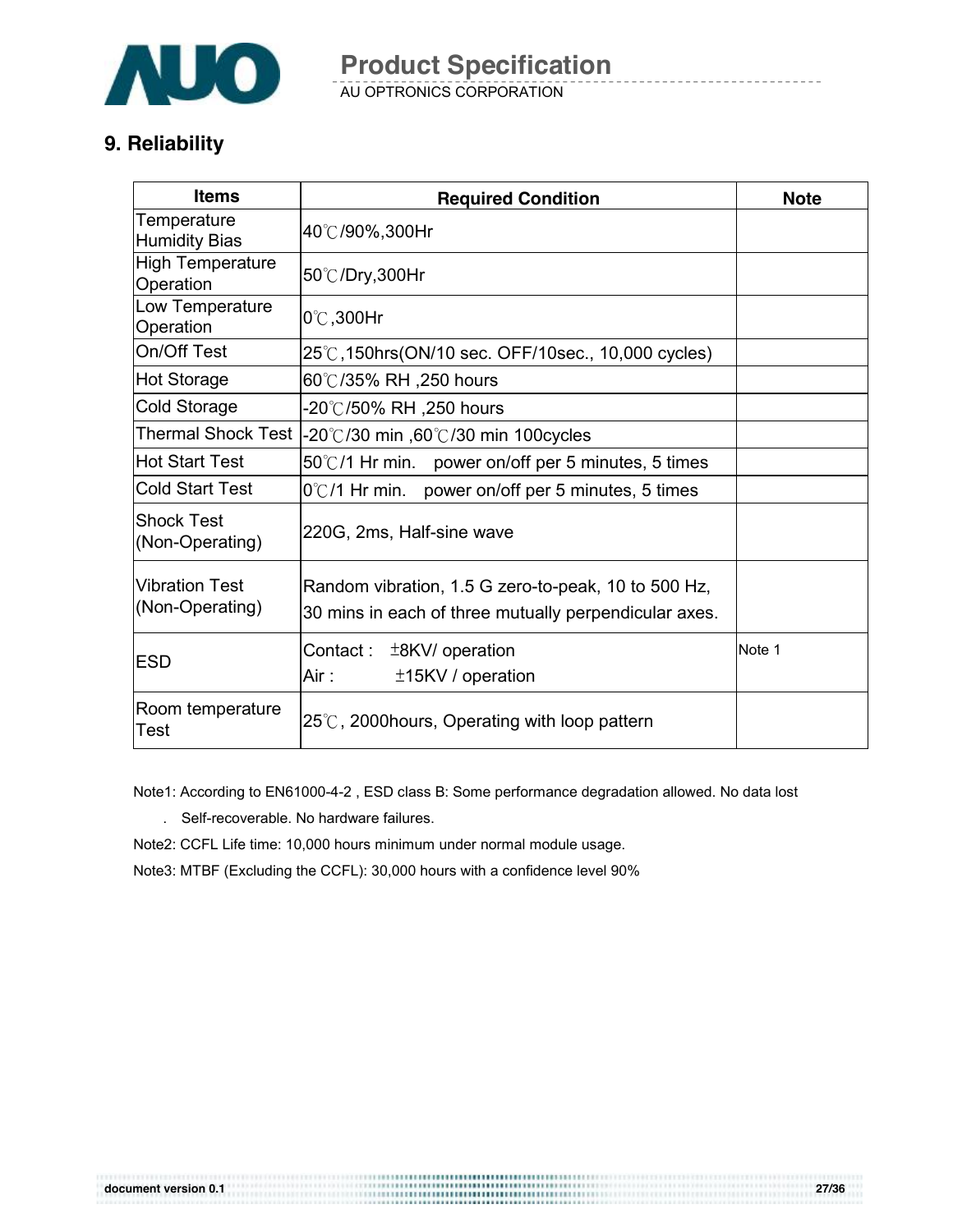#### **10. Mechanical Characteristics**

#### **10.1 LCM Outline Dimension**



Document version 0.1 28/36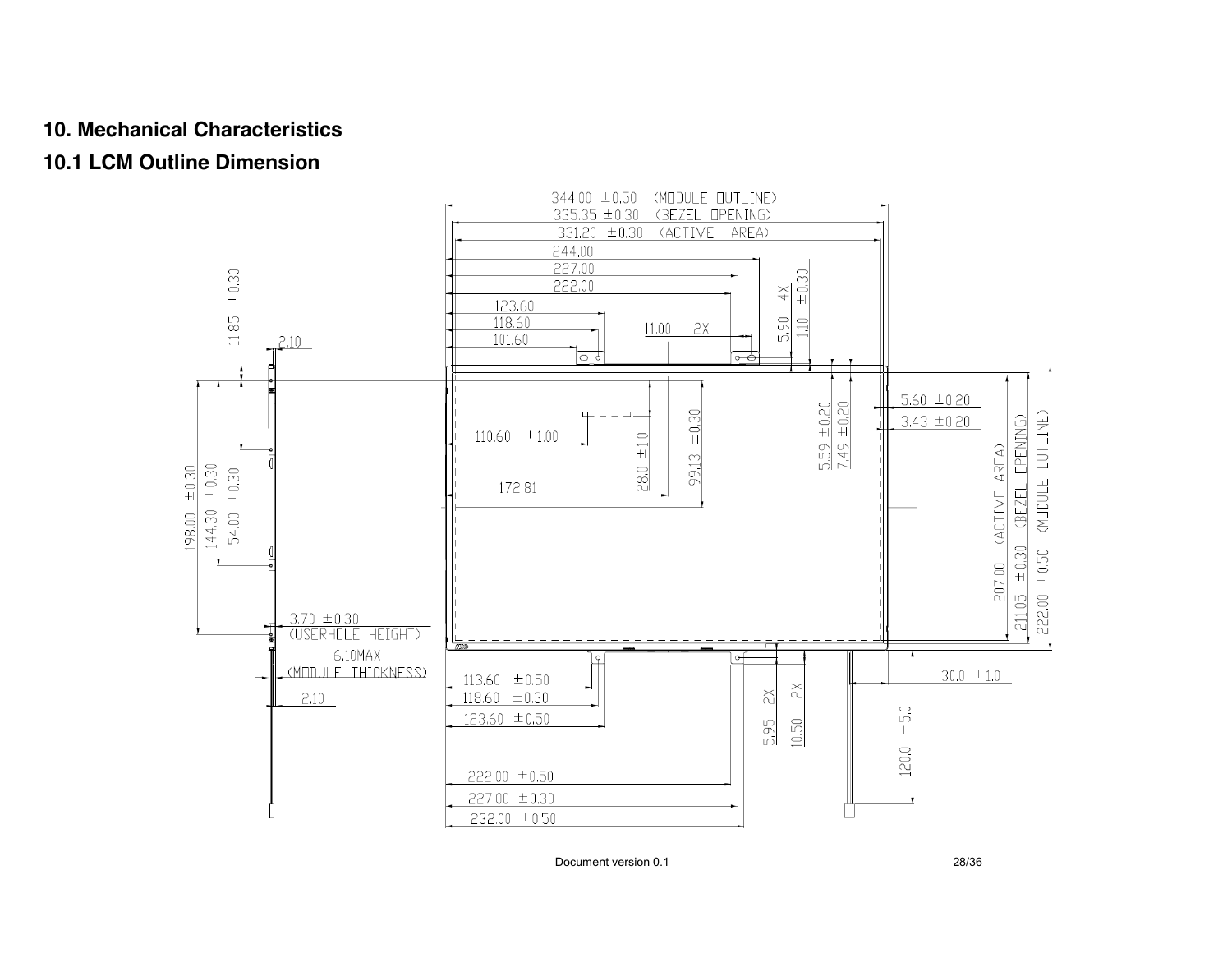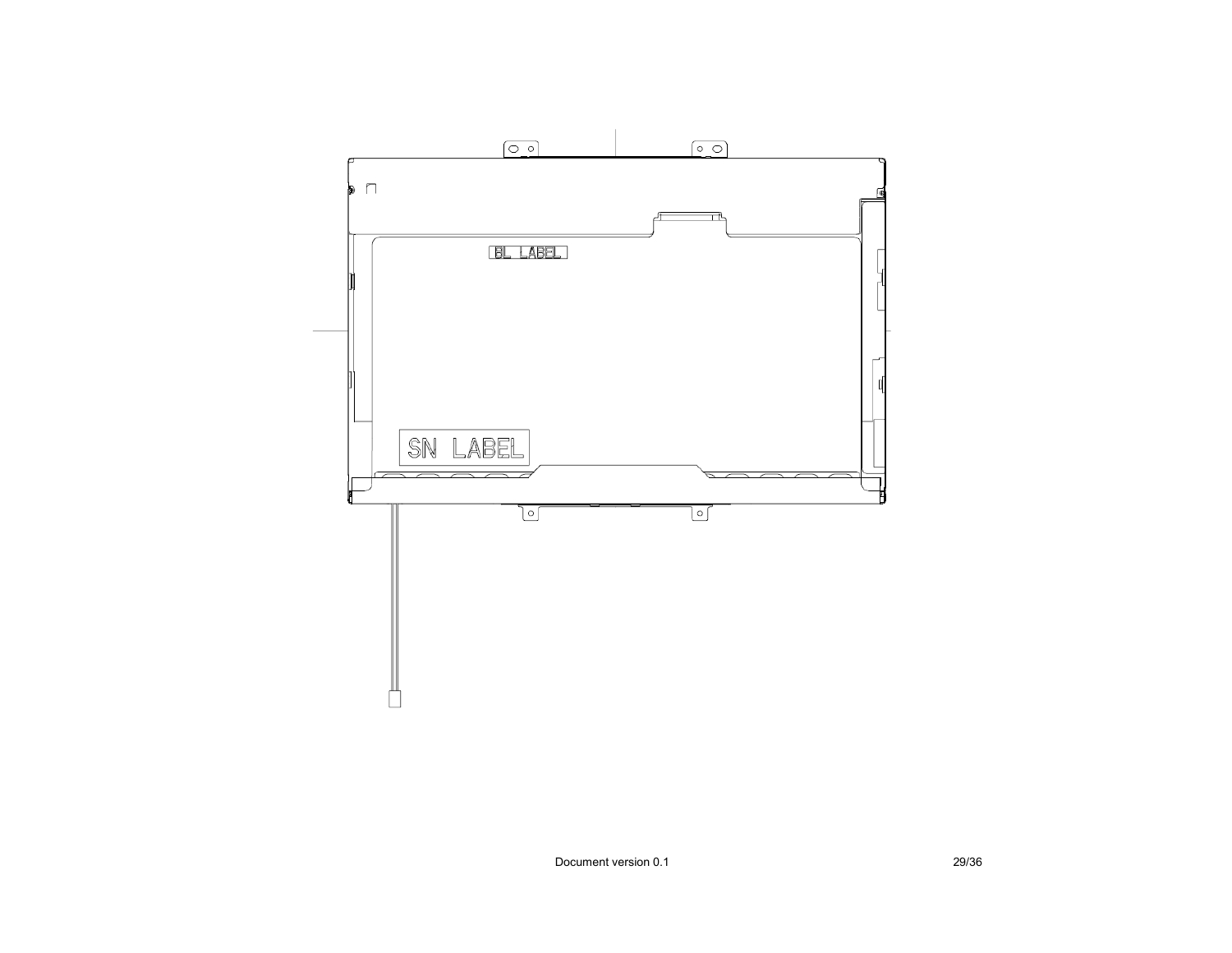#### **10.2 Screw Hole Depth and Center Position**

Screw hole minimum depth, from side surface =2.3 mm (See drawing)

Screw hole center location, from front surface =  $3.7 \pm 0.2$ mm (See drawing) Screw Torque: Maximum 2.5 kgf-cm

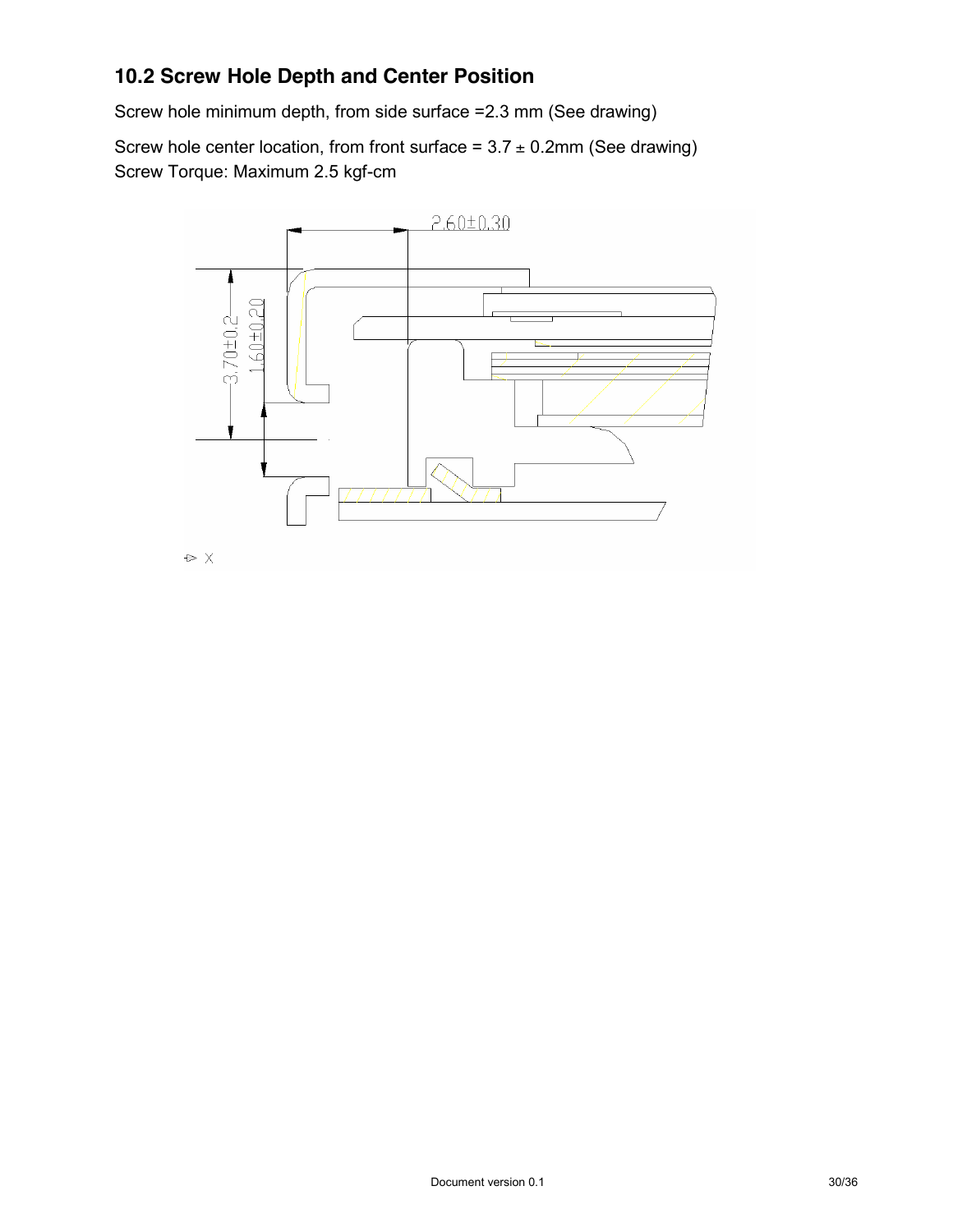**11. Shipping and Package**

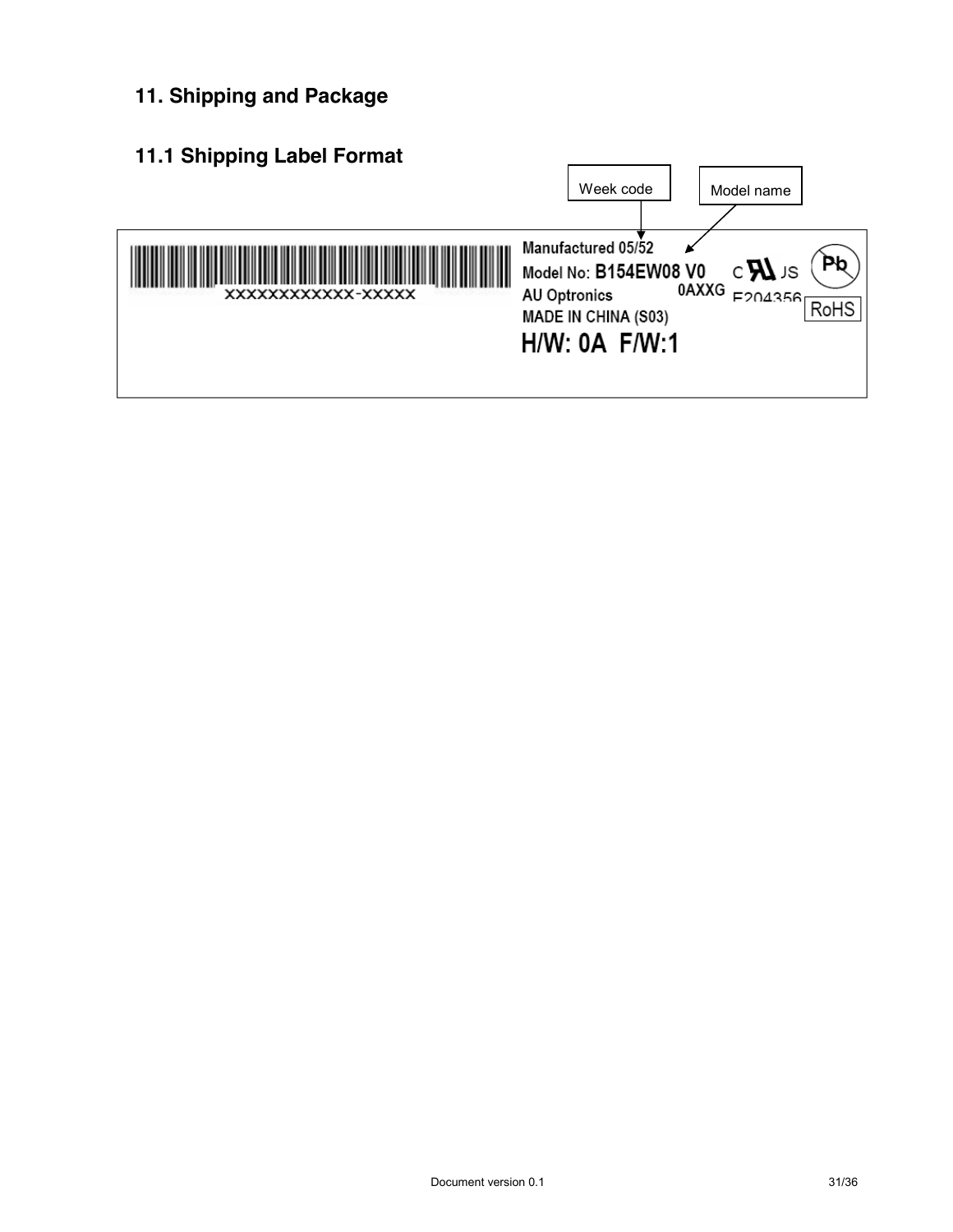#### **11.2. Carton package**

The outside dimension of carton is 455 (L)mm x 380 (W)mm x 355 (H)mm



#### **11.3 Shipping package of palletizing sequence**



Note : Limit of box palletizing = Max 3 layers(ship and stock conditions)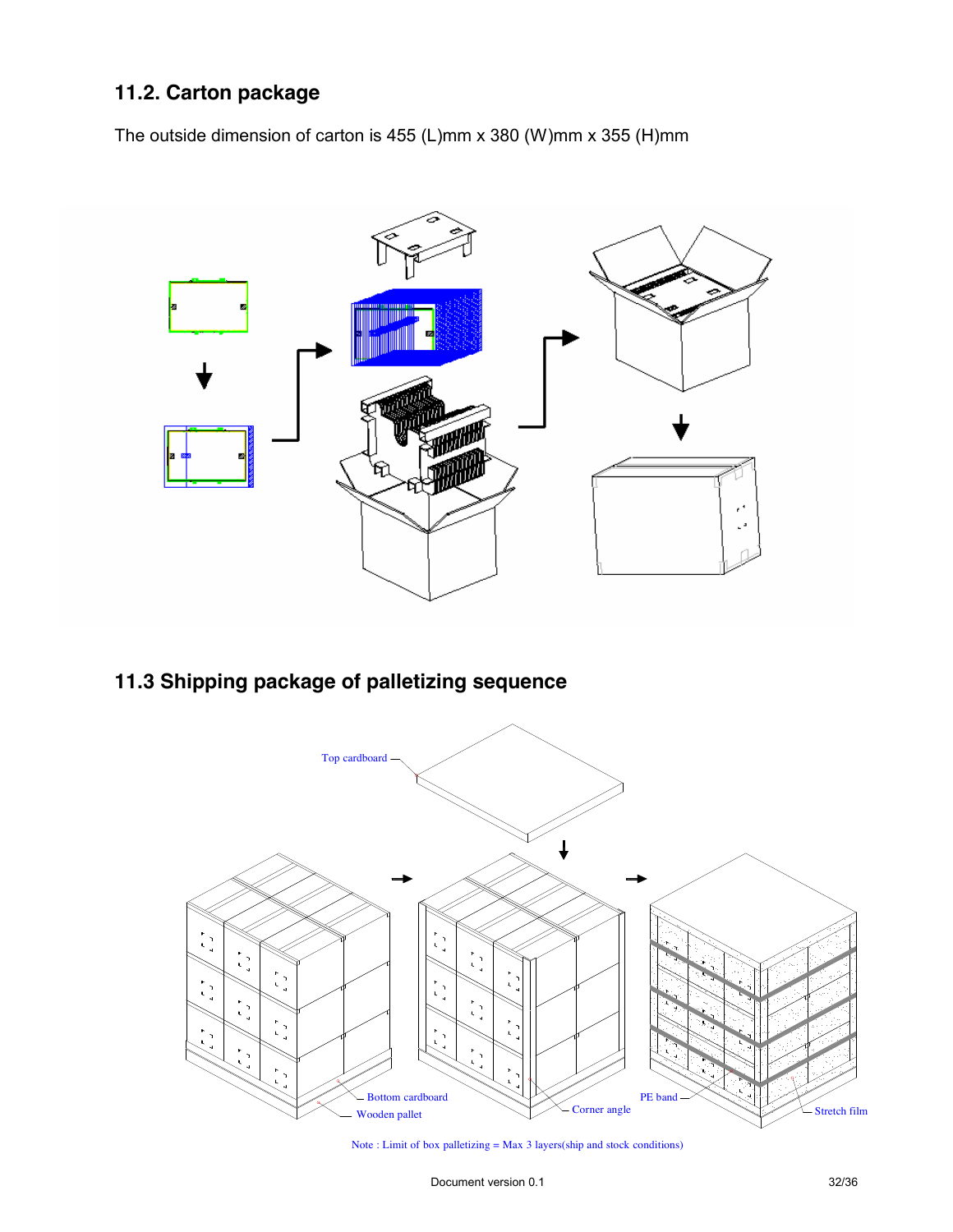| <b>Address</b> | <b>FUNCTION</b>                   | Value          | Value      | Value        | <b>Note</b> |
|----------------|-----------------------------------|----------------|------------|--------------|-------------|
| <b>HEX</b>     |                                   | <b>HEX</b>     | <b>BIN</b> | <b>DEC</b>   |             |
| 00             | Header                            | 00             | 00000000   | $\pmb{0}$    |             |
| 01             |                                   | FF             | 11111111   | 255          |             |
| 02             |                                   | FF             | 11111111   | 255          |             |
| 03             |                                   | FF             | 11111111   | 255          |             |
| 04             |                                   | FF             | 11111111   | 255          |             |
| 05             |                                   | FF             | 11111111   | 255          |             |
| 06             |                                   | FF             | 11111111   | 255          |             |
| 07             |                                   | 00             | 00000000   | 0            |             |
| 08             | EISA Manuf. Code LSB              | 06             | 00000110   | 6            |             |
| 09             | <b>Compressed ASCII</b>           | AF             | 10101111   | 175          |             |
| 0A             | Product Code                      | 74             | 01110100   | 116          |             |
| 0B             | hex, LSB first                    | 80             | 10000000   | 128          |             |
| 0C             | 32-bit ser #                      | 00             | 00000000   | $\pmb{0}$    |             |
| 0D             |                                   | 00             | 00000000   | $\pmb{0}$    |             |
| 0E             |                                   | 00             | 00000000   | $\pmb{0}$    |             |
| 0F             |                                   | 00             | 00000000   | $\pmb{0}$    |             |
| 10             | Week of manufacture               | 01             | 00000001   | 1            |             |
| 11             | Year of manufacture               | 10             | 00010000   | 16           |             |
| 12             | EDID Structure Ver.               | 01             | 00000001   | $\mathbf{1}$ |             |
| 13             | EDID revision #                   | 03             | 00000011   | 3            |             |
|                | Video input def.<br>(digital I/P, |                |            |              |             |
| 14             | non-TMDS, CRGB)                   | 80             | 10000000   | 128          |             |
|                | Max H image size<br>(rounded to   |                |            |              |             |
| 15             | cm)                               | 21             | 00100001   | <u>33</u>    |             |
|                | Max V image size (rounded to      |                |            |              |             |
| 16             | cm)                               | 15             | 00010101   | 21           |             |
|                | <b>Display Gamma</b>              |                |            |              |             |
| 17             | $(=(gamma*100)-100)$              | 78             | 01111000   | 120          |             |
|                | Feature support (no DPMS,         |                |            |              |             |
| 18             | Active OFF, RGB, tmg Blk#1)       | 0A             | 00001010   | $10\,$       |             |
|                | Red/green low bits (Lower         |                |            |              |             |
| 19             | $2:2:2:2 \text{ bits}$            | 1C             | 00011100   | 28           |             |
|                | Blue/white low bits (Lower        |                |            |              |             |
| 1A             | 2:2:2:2 bits)                     | F <sub>5</sub> | 11110101   | 245          |             |
| 1B             | (Upper 8 bits)<br>Red x           | 97             | 10010111   | 151          | 0.590       |
| 1C             | Red y/ highER 8 bits              | 58             | 01011000   | 88           | 0.345       |
| 1D             | Green x                           | 50             | 01010000   | 80           | 0.315       |

### **12. Appendix: EDID description**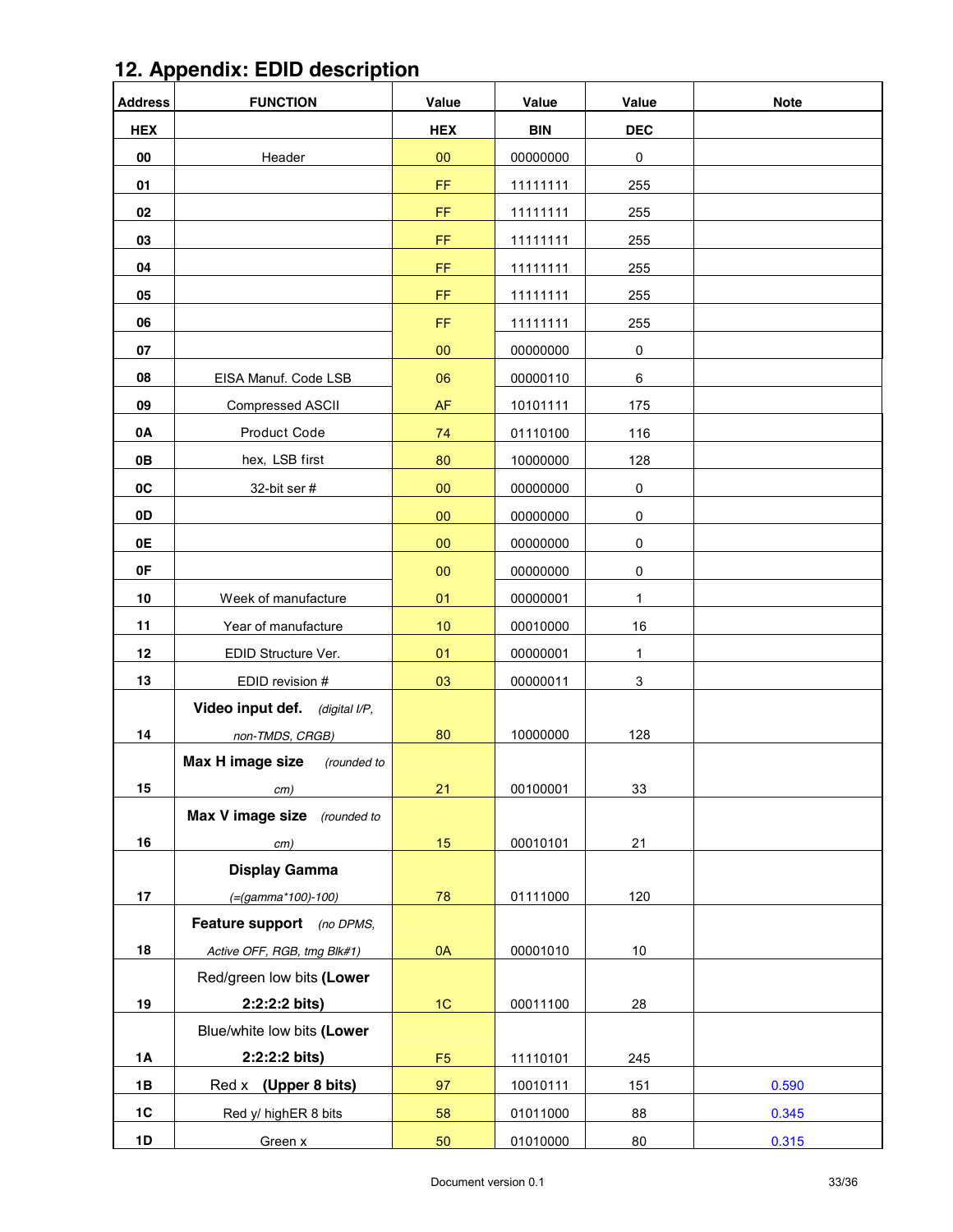| <b>1E</b> | Green y                           | <b>8E</b>      | 10001110 | 142          | 0.555 |
|-----------|-----------------------------------|----------------|----------|--------------|-------|
| 1F        | Blue x                            | 27             | 00100111 | 39           | 0.155 |
| 20        | Blue y                            | 27             | 00100111 | 39           | 0.155 |
| 21        | White x                           | 50             | 01010000 | 80           | 0.313 |
| 22        | White y                           | 54             | 01010100 | 84           | 0.329 |
| 23        | Established timing 1              | 00             | 00000000 | $\pmb{0}$    |       |
| 24        | Established timing 2              | 00             | 00000000 | $\pmb{0}$    |       |
| 25        | Established timing 3              | $00\,$         | 00000000 | $\pmb{0}$    |       |
| 26        | Standard timing #1                | 01             | 00000001 | 1            |       |
| 27        |                                   | 01             | 00000001 | 1            |       |
| 28        | Standard timing #2                | 01             | 00000001 | 1            |       |
| 29        |                                   | 01             | 00000001 | 1            |       |
| 2A        | Standard timing #3                | 01             | 00000001 | 1            |       |
| 2B        |                                   | 01             | 00000001 | $\mathbf{1}$ |       |
| 2C        | Standard timing #4                | 01             | 00000001 | $\mathbf{1}$ |       |
| 2D        |                                   | 01             | 00000001 | 1            |       |
| 2E        | Standard timing #5                | 01             | 00000001 | 1            |       |
| 2F        |                                   | 01             | 00000001 | 1            |       |
| 30        | Standard timing #6                | 01             | 00000001 | 1            |       |
| 31        |                                   | 01             | 00000001 | $\mathbf{1}$ |       |
| 32        | Standard timing #7                | 01             | 00000001 | 1            |       |
| 33        |                                   | 01             | 00000001 | 1            |       |
| 34        | Standard timing #8                | 01             | 00000001 | $\mathbf{1}$ |       |
| 35        |                                   | 01             | 00000001 | 1            |       |
| 36        | Pixel Clock/10000<br><b>LSB</b>   | C7             | 11000111 | 199          |       |
| 37        | Pixel Clock/10000<br><b>USB</b>   | 1B             | 00011011 | 27           |       |
| 38        | Horz active Lower 8bits           | $00\,$         | 00000000 | $\pmb{0}$    |       |
| 39        | Horz blanking Lower 8bits         | A <sub>0</sub> | 10100000 | 160          |       |
|           | Upper 4:4<br>HorzAct:HorzBlnk     |                |          |              |       |
| 3A        | bits                              | 50             | 01010000 | 80           |       |
| 3B        | Vertical Active Lower 8bits       | 20             | 00100000 | 32           |       |
|           | <b>Vertical Blanking</b><br>Lower |                |          |              |       |
| 3C        | 8bits                             | 17             | 00010111 | 23           |       |
|           | Vert Act: Vertical Blanking       |                |          |              |       |
| 3D        | (upper 4:4 bit)                   | 30             | 00110000 | 48           |       |
| 3E        | HorzSync. Offset                  | 30             | 00110000 | 48           |       |
| 3F        | HorzSync.Width                    | 20             | 00100000 | 32           |       |
|           | VertSync.Offset:                  |                |          |              |       |
| 40        | VertSync.Width                    | 36             | 00110110 | 54           |       |
| 41        | Horz‖ Sync Offset/Width           | ${\bf 00}$     | 00000000 | 0            |       |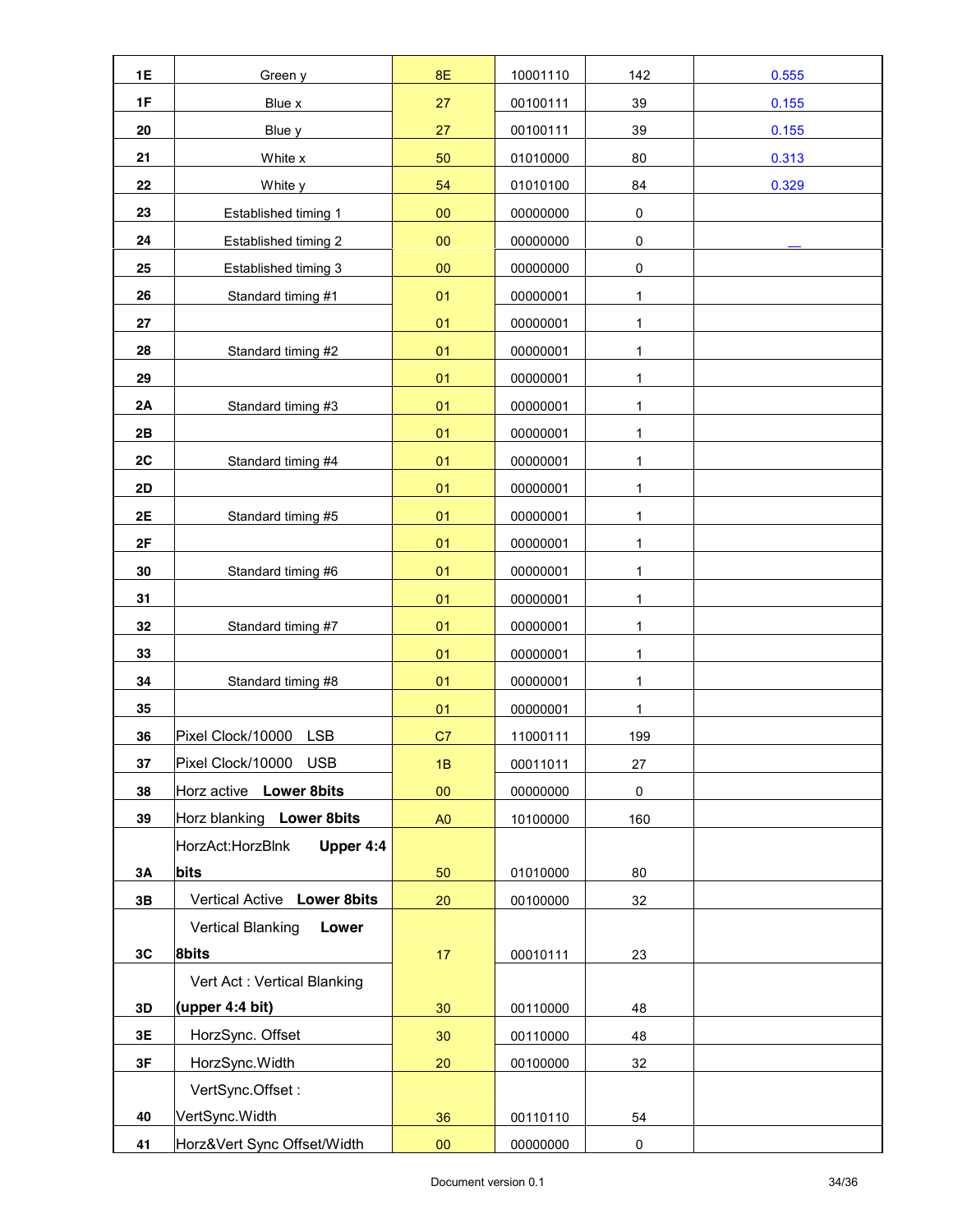|           | <b>Upper 2bits</b>                    |            |          |             |             |
|-----------|---------------------------------------|------------|----------|-------------|-------------|
|           | Horizontal Image Size Lower           |            |          |             |             |
| 42        | 8bits                                 | 4B         | 01001011 | 75          |             |
| 43        | Vertical Image Size Lower 8bits       | CF         | 11001111 | 207         |             |
|           | Horizontal & Vertical Image Size      |            |          |             |             |
| 44        | (upper 4:4 bits)                      | 10         | 00010000 | 16          |             |
|           | Horizontal Border (zero for internal  |            |          |             |             |
| 45        | LCD)                                  | $00\,$     | 00000000 | 0           |             |
|           | Vertical Border (zero for internal    |            |          |             |             |
| 46        | LCD)                                  | 00         | 00000000 | 0           |             |
|           | Signal (non-intr, norm, no stero, sep |            |          |             |             |
| 47        | sync, neg pol)                        | 18         | 00011000 | 24          |             |
| 48        | Detailed timing/monitor               | 00         | 00000000 | 0           |             |
| 49        | descriptor #2                         | 00         | 00000000 | 0           |             |
| 4Α        |                                       | 00         | 00000000 | 0           |             |
| 4Β        |                                       | 0F         | 00001111 | 15          |             |
| 4C        |                                       | 00         | 00000000 | $\pmb{0}$   |             |
| 4D        |                                       | 00         | 00000000 | $\pmb{0}$   |             |
| 4E        |                                       | $00\,$     | 00000000 | $\pmb{0}$   |             |
| 4F        |                                       | 00         | 00000000 | 0           |             |
| 50        |                                       | $00\,$     | 00000000 | $\pmb{0}$   |             |
| 51        |                                       | $00\,$     | 00000000 | $\pmb{0}$   |             |
| 52        |                                       | 00         | 00000000 | $\pmb{0}$   |             |
| 53        |                                       | 00         | 00000000 | 0           |             |
| 54        |                                       | 00         | 00000000 | 0           |             |
| 55        |                                       | $00\,$     | 00000000 | $\pmb{0}$   |             |
| 56        |                                       | $00\,$     | 00000000 | $\mathsf 0$ |             |
| 57        |                                       | 00         | 00000000 | $\pmb{0}$   |             |
| 58        |                                       | $00\,$     | 00000000 | $\mathbf 0$ |             |
| 59        |                                       | 20         | 00100000 | 32          |             |
| $5A$      | Detailed timing/monitor               | ${\bf 00}$ | 00000000 | $\pmb{0}$   |             |
| 5B        | descriptor #3                         | 00         | 00000000 | $\pmb{0}$   |             |
| 5C        |                                       | $00\,$     | 00000000 | $\pmb{0}$   |             |
| <b>5D</b> |                                       | FE.        | 11111110 | 254         |             |
| <b>5E</b> |                                       | $00\,$     | 00000000 | $\pmb{0}$   |             |
| 5F        | Manufacture                           | 41         | 01000001 | 65          | A           |
| 60        | Manufacture                           | 55         | 01010101 | 85          | U           |
| 61        | Manufacture                           | 4F         | 01001111 | 79          | $\mathsf O$ |
| 62        |                                       | 0A         | 00001010 | $10$        |             |
| 63        |                                       | 20         | 00100000 | 32          |             |